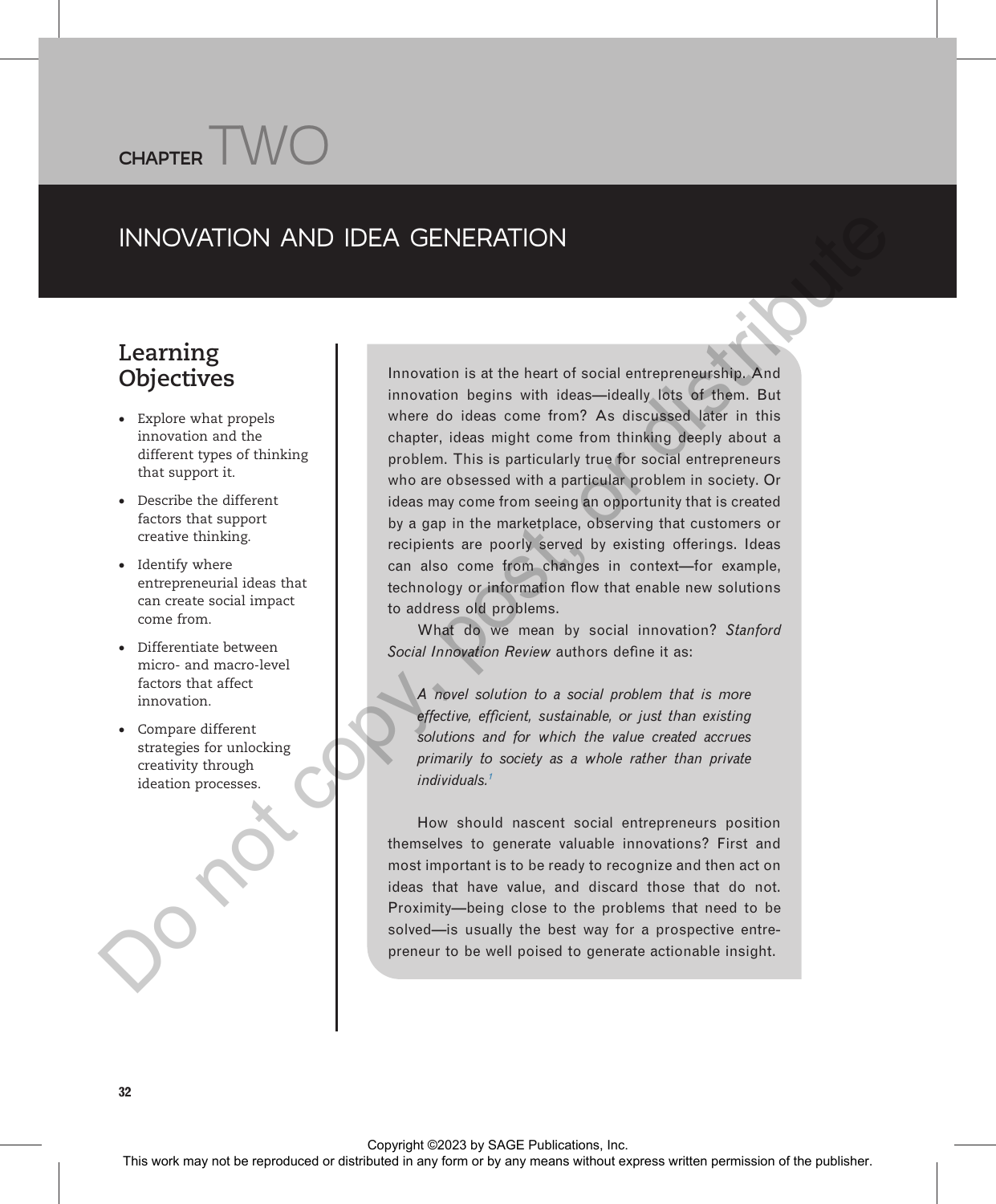# THE ROLE OF ENTREPRENEURIAL INSIGHTS

#### Chance Favors the Prepared Mind

Consider Louis Pasteur, the nineteenth-century chemist that first proposed germ theory—the theory that germs caused disease. This theory became critical to advances in medicine and in particular, the development of vaccines. As Pasteur famously said, "Chance favors the prepared mind." What Pasteur meant by this is that chance discoveries—often found through experimentation—are critical to innovation, but it is critical that the inventor be well prepared to understand what the observations mean and how to use them to create value.

Pasteur is best known for inventing pasteurization, a process of heating liquids to destroy pathogens in milk and other beverages. Prior to pasteurization, consuming milk (and other beverages) was risky because of the presence of bacteria. Most people think that Pasteur was solely responsible for creating a new process aimed at solving this problem. History, however, is a little more complicated. Pasteur, a prolific scientist, invented his life-saving pasteurization technology when trying to develop a method for extending the shelf life of beer, and it was German Chemist Franz Soxhelt who suggested the process be applied to raw milk.

Credit aside, their readiness to embrace and disseminate a new technology has saved millions of lives. Chance (the application of germ theory and invention of a heating method) favored the prepared minds of Pasteur and Soxhelt. But the story is incomplete without mentioning the contribution of New York philanthropist Nathan Straus, who had dedicated himself to distributing food and coal to New York's tenement dwellers during the 1892–1893 depression. Seeing an opportunity, he funded and operated milk stations that helped to popularize the life-saving benefits of pasteurized milk. Through public health regulation, pasteurized milk eventually became the standard. Consider Loois Patter, the nineteedh-centry chemic that have reproduced in a domestic may not be reproduced to the reproduced in a domestic corrections from the publisher. The interpretations were also the representation

# Innovation and Social Ventures

Put simply, an entrepreneurial insight is a flash of understanding that sparks the development of a new venture. It can come from a unique understanding of a problem or connecting patterns, trends, or ideas in a unique way.

The example of pasteurization demonstrates how entrepreneurial ideas are developed. Often it is a new way of looking at a problem (in Pasteur's case, the insight that germs cause disease and can be foodborne) or the invention of a new technology that presents an opportunity. The migration of an idea from one context (beer) to another (milk) creates value. The development of new technologies (liquid heating machinery) can propel a social benefit from idea to adoption. And, as we will discuss in Chapter 4, the dissemination of new entrepreneurial ideas is usually a team process in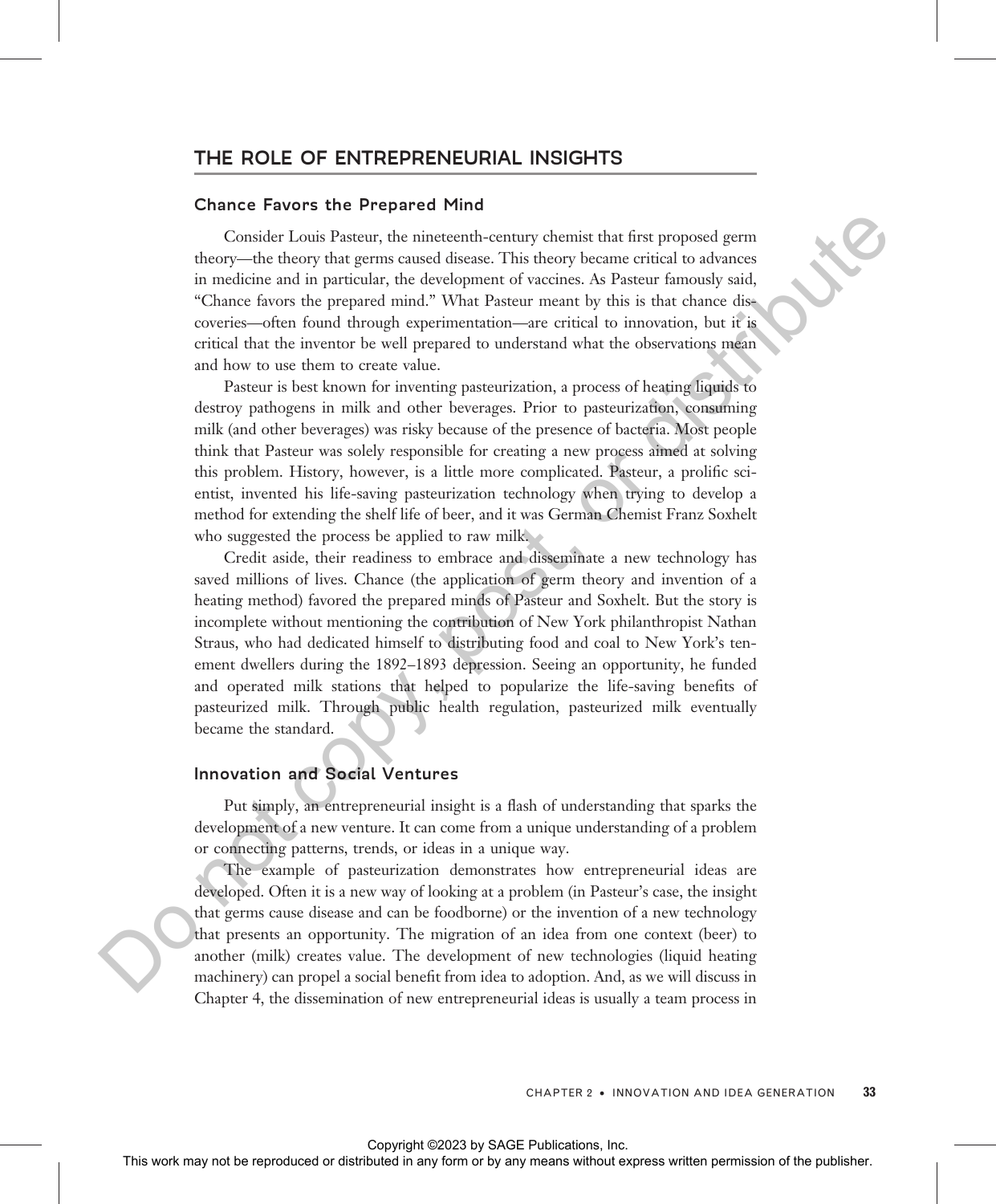which other players (in this case, Strauss creating a distribution system and others creating new laws on food quality) enable an innovation to realize its full potential.

Neal Bermas, who founded STREETS International and who is profiled later in this chapter, built STREETS on the insight that street children in Vietnam had limited employment opportunities but could easily be trained to access well-paying opportunities in the hospitality sector. Brenna Schneider, whose organization 99Degrees Custom is described in Chapter 8, had the insight that garment production was being "reshored" in the United States due to demand for customization, and that this trend could be leveraged to create jobs and career paths. Doug Rausch, former president of grocery chain Trader Joe's, had the insight that food was routinely wasted in the United States while families went hungry and that wholesome food near its expiration date could be resold at low prices. This led to the creation of Daily Table, a nonprofit grocery retailer. This work was not be reproduced or distributed in Victorian has been attacted the representation of the contents of the representation of the contents of the contents of the contents of the contents of the contents of the

Innovation for social ventures tackles critical societal problems by mobilizing and transforming existing resources and human capital to create new business models. These solutions create benefits for society as they address seemingly intractable issues. Some of these solutions are small or local, while others are global.

Examples of areas ripe for social innovation are vast. Take, for example, renewable energy solutions that mitigate climate change or innovations that reduce poverty, hunger, and homelessness. Innovation can also address challenges such as improving social justice for marginalized communities, reducing inequality and oppression, or finding solutions to major diseases and epidemics and improving access to medicine and quality health care.

# Divergent and Convergent Thinking

Entrepreneurs rely on two types of thinking to develop initial ideas and then evolve them to business concepts: divergent and convergent thinking.

• *Divergent thinking* involves generating creative new ideas. If addressing a problem, it means developing multiple possible solutions. When we talk about brainstorming, we are using divergent thinking. Divergent thinking is important for entrepreneurs because it enables them to use their creative skills to generate multiple options.

Convergent thinking is the process of narrowing ideas. It is an essential skill for determining concrete solutions to problems, and involves weighing the benefits of potential options, determining feasibility, and making decisions about which options to move forward with.

As illustrated in Figure 2.1, a combination of divergent and convergent thinking skills can be applied sequentially to the problem arenas (where an entrepreneur defines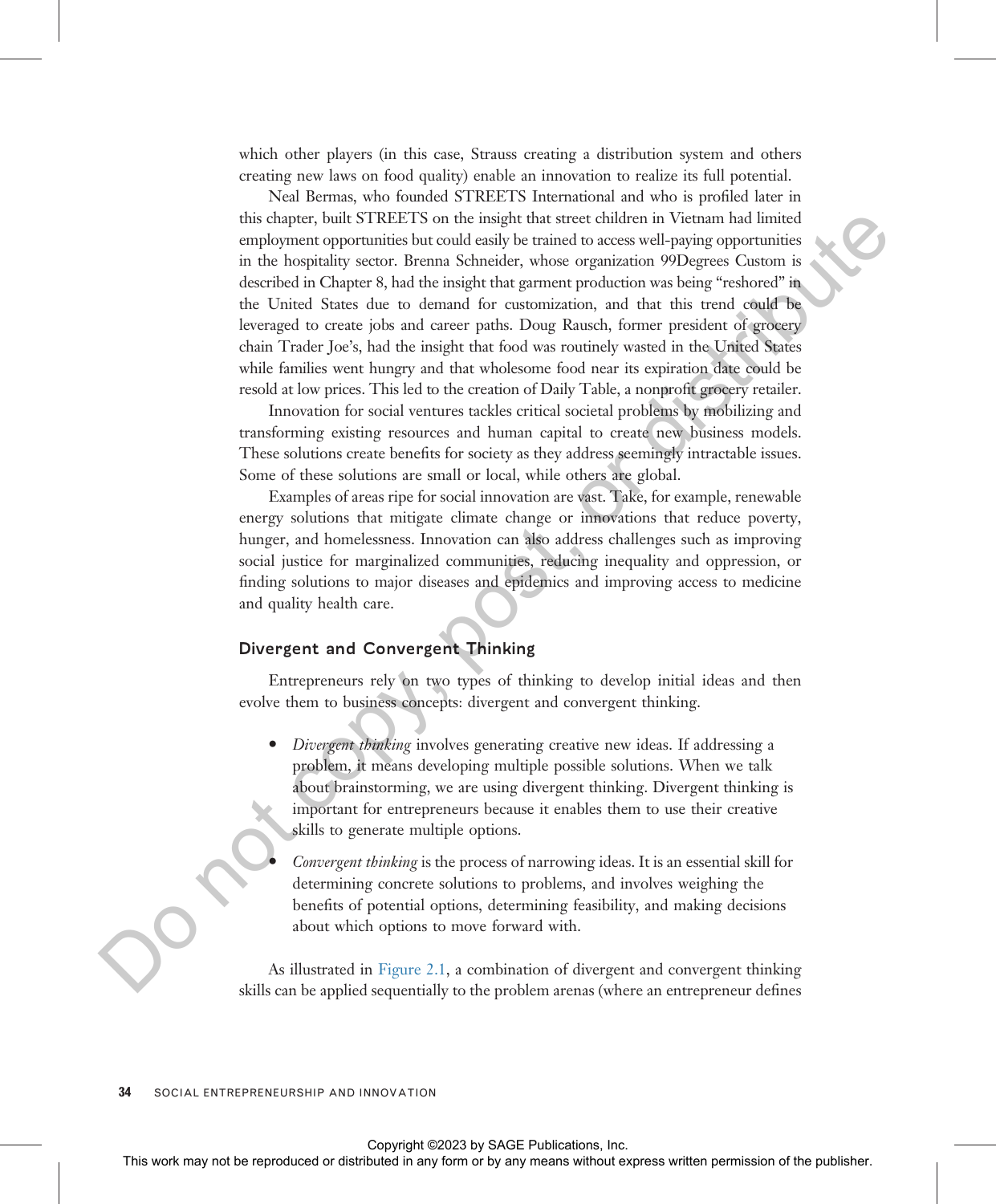#### Figure 2.1 Divergent and Convergent Thinking

<span id="page-3-0"></span>

Source: Adapted from British Design Council. (2021). The double diamond: A universally accepted depiction of the design process. https://www.designcouncil.org.uk/news-opinion/.

the nature of the problem they plan to address) and the solutions arena (where an entrepreneur brainstorms multiple solutions and determines which ones to pursue.) This model is an adaptation of the Double Diamond Model popularized by the British Design Council and developed based on 1996 work by Hungarian American linguist and UC Berkeley Professor Bela Benathy.

During the idea generation phase, brainstorming enables the entrepreneur to fully understand the problem and typically follows a divergent process, starting with a problem symptom and then expanding as innovators describe different dimensions of the problem. For example, an entrepreneur might start with an observation about, for example, the prevalence of child malnutrition in a given location and then expand to consider problem elements that might be contributing to it such as poverty, limited access to fresh foods, children's eating habits, and other factors. Once the dimensions of the problem are well understood, the entrepreneur can then use convergent thinking to identify the specific part of the problem they intend to address.

During the concept shaping phase, an entrepreneurial concept is developed and refined. For example, the entrepreneur might have settled on limited access to fresh food as the addressable problem and can then employ divergent thinking to brainstorm potential solutions. In our nutrition example, they might consider opening grocery stores in areas that lack access to food retailers, providing food delivery services, initiating programs to improve affordability of fresh foods, improving transportation access, or investing in in-school meal programs. After brainstorming potential solutions, they can apply convergent thinking, narrowing choices by considering likely market acceptance and financial and technical feasibility.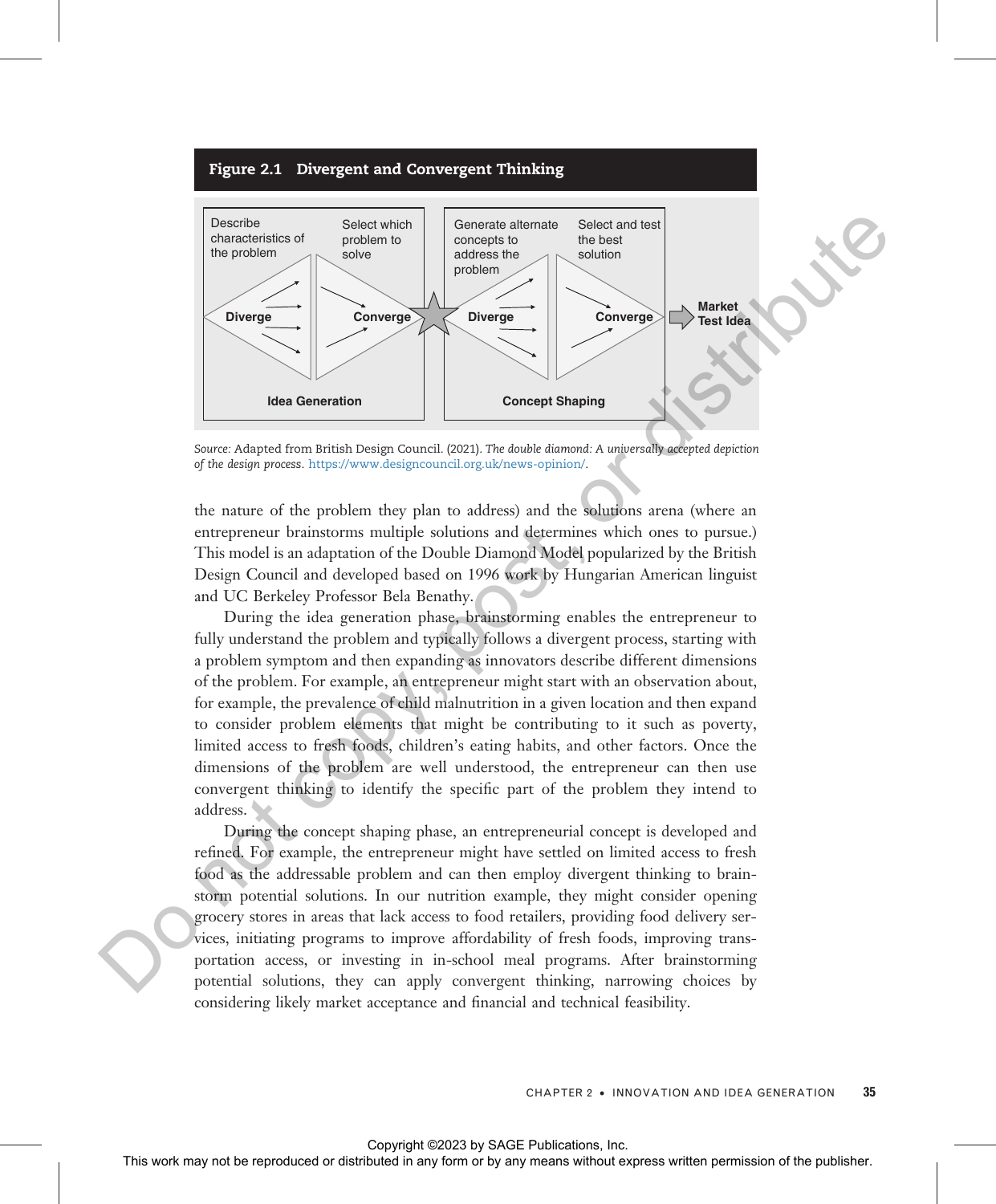While people can participate in both divergent and convergent thinking, they usually have a preference. Aspiring social entrepreneurs should try to recognize their tendency and compensate. Those who are skilled at brainstorming (divergent thinking) should also discipline themselves to apply convergent thinking when selecting between and refining concepts. Convergent-dominant thinkers should open themselves to considering possibilities broadly, for example, by using the discovery skills discussed below. Entrepreneurial teams with a balance of divergent and convergent thinkers have a powerful advantage (but often more challenging team dynamics).

Consider for a moment whether you tend to be a divergent or convergent thinker. If you have completed your Myers–Briggs Type Indicator, a clue might be whether you are a J (Judger) or P (Perceiver). Judgers prefer structure and tend to push toward solutions, while perceivers are more flexible and adaptable and prefer to generate multiple alternatives.

# WHERE IDEAS COME FROM

Individuals generate ideas in different ways. In 2014, Inc. magazine surveyed the CEOs of its Inc. 500 list of the fastest-growing private companies in the United States. The results were surprising. When asked where they got their best ideas for new products and services, the largest proportion (28%) mentioned their customers. Over 26% said "myself," followed by 16% via employees, another 16% from dedicated teams, and 7% from business partners.<sup>2</sup> Clearly, leaders of fast-growth companies use multiple methods for idea generation. should also designed the results of the reproduced or distributed in any form of the reproduced or distributed or distributed in any form or by a single the colony while the context may not content the publisher. Do not c

An earlier survey of 100 founders of Inc. fast-growing companies also yielded interesting results. Over two-thirds reported that they replicated or modified an idea that they had encountered through previous employment and applied the thinking to a new opportunity. One-fifth "discovered" ideas serendipitously and only 4% discovered it through systematic research.<sup>3</sup>

# Elements of Creativity

Harvard Business School Professor Teresa Amabile's research on creativity provides a useful structure for thinking about creativity and entrepreneurial discovery. She identifies three basic components of creativity: creative thinking skills, expertise, and motivation, and suggests that all are important levers for ensuring new venture success.<sup>4</sup> We've added a fourth dimension—passion—to expand our thinking about creativity among social entrepreneurs (see Figure 2.2).

· Creative thinking skills are skills related to imaginative problem-solving—ways of thinking differently that enable entrepreneurs to develop unique solutions.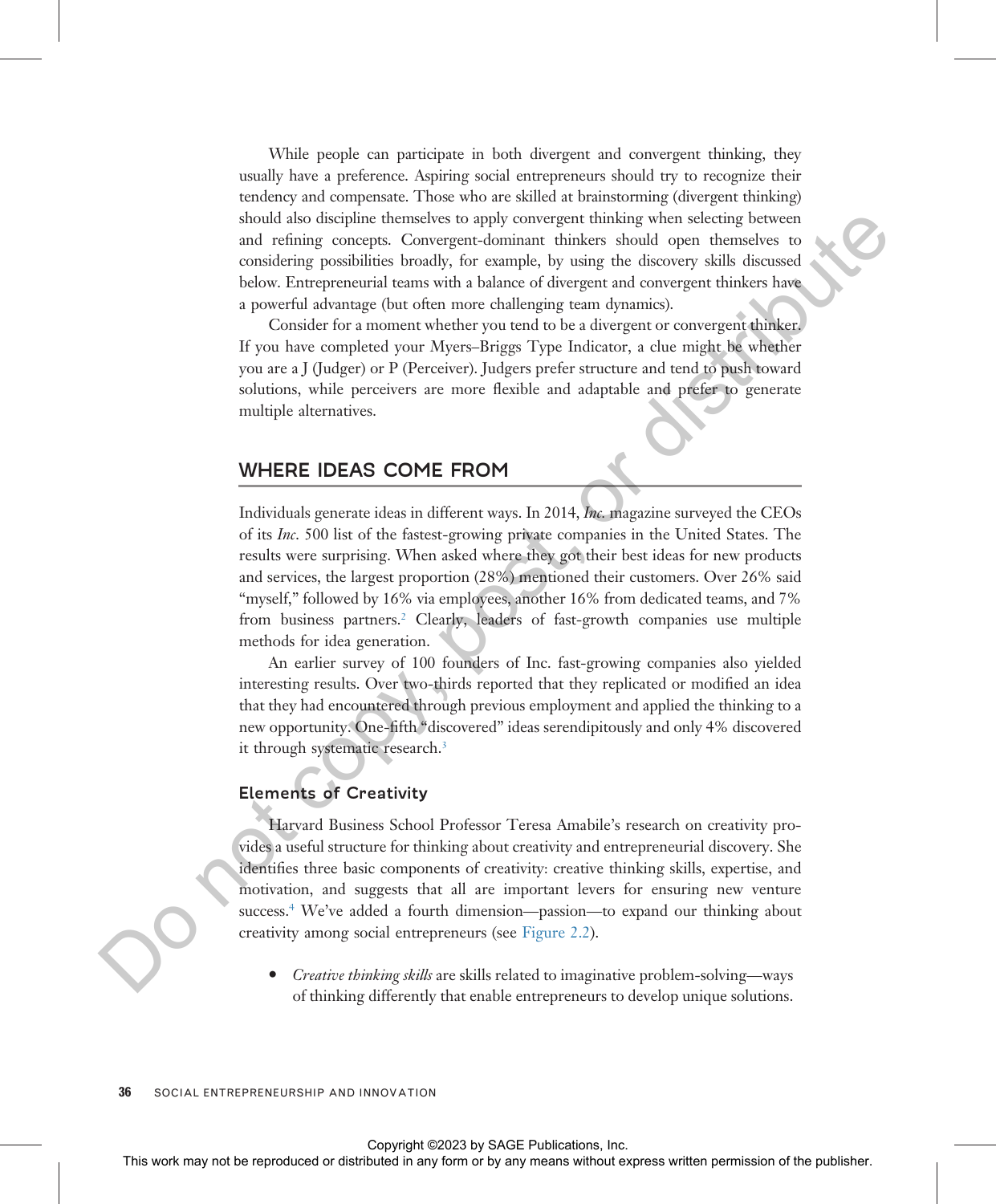<span id="page-5-0"></span>

Source: Adapted from Amabile, T. M. (1998). How to kill creativity. Harvard Business Review 76, no. 5.

An important part of creative thinking is skills pattern recognition—the ability to observe an idea in one context and imagine its potential in another. Consider the example of One Acre Fund, a nonprofit provider of agricultural services that we profile in Chapter 5. The inputs that support higher levels of farm production—high quality seeds, fertilizer, water, and crop rotation. But the ability to provide these as low-cost bundled services to smallholder farmers in sub-Saharan Africa enabled the founders to create an impactful new organization and rapidly expand it.

- Expertise involves understanding the context well (often through proximity) or having specific technical, procedural, or intellectual knowledge.<sup>5</sup> It is no surprise that most successful entrepreneurial ventures replicated or modified an idea encountered through previous employment.<sup>6</sup> For example, Ted Barber and Amber Chad, the social entrepreneurs behind Prosperity Candle,
- a venture that help refugees and women in conflict regions export and sell handcrafted candles, relied on their collective expertise importing crafts and selling through catalogues to test the viability of their products and then launch their new venture.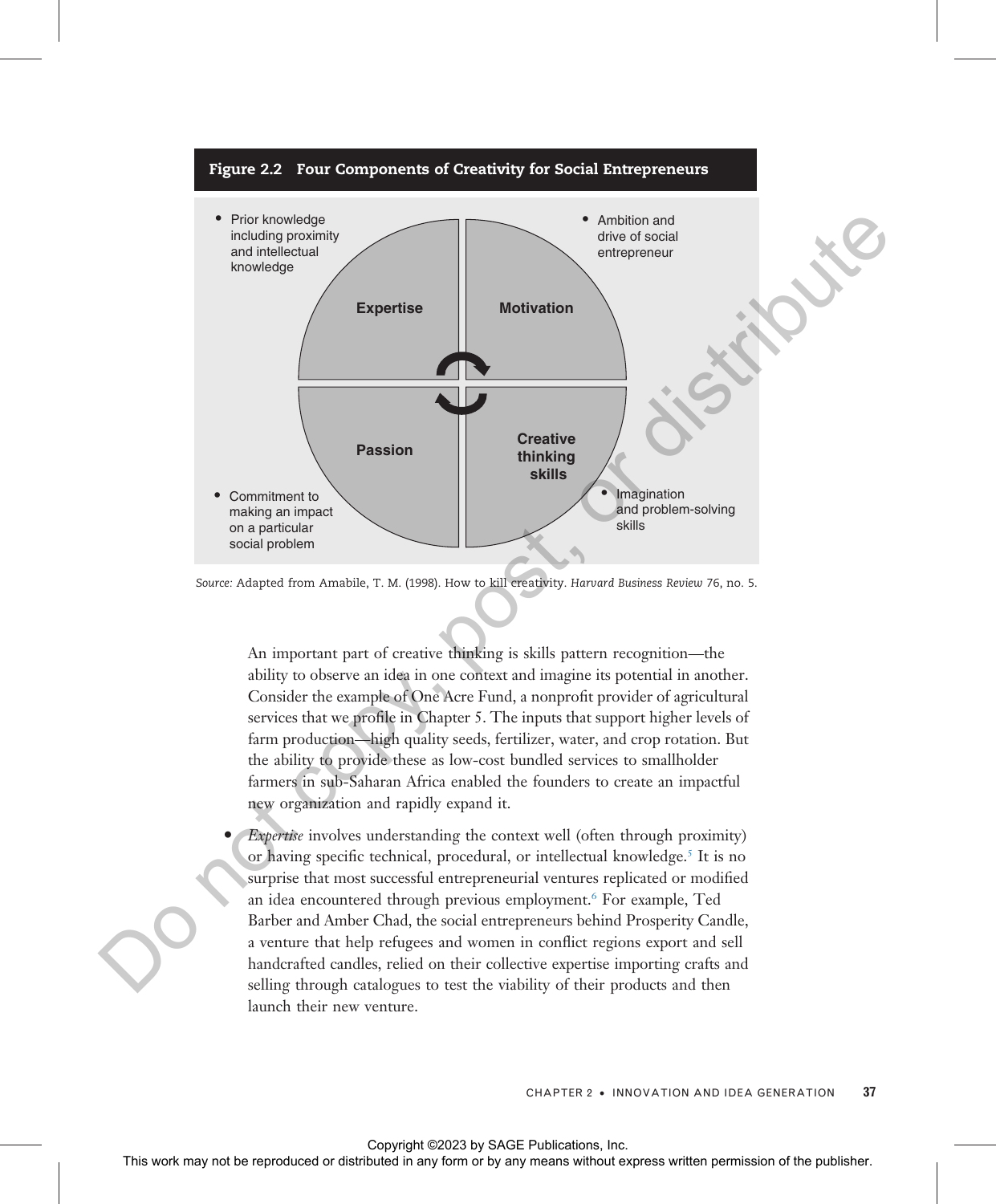- Motivation describes the force that enables entrepreneurs to persistently pursue ideas. Amabile also distinguishes between extrinsic motivation (which is often financial) and intrinsic motivation which is an inherent interest in certain activities or challenges.7
- *Passion* is a personal motivation founded in a set of beliefs that drives an individual's commitment to solving a problem in an area of social need. This strong interest in solving a singular problem has been the motivating force for most successful social entrepreneurs, whether Muhammad Yunus (founder of Grameen Bank) seeking to mitigate poverty among women in rural Bangladesh or Wendy Kopp (cofounder of Teach For America) seeking to transform American public education.

# Enhancing Creativity

Social entrepreneurs who want to stay creative often find that exposing themselves to new cultures via travel or work in different countries helps keep their discovery skills active. Vanessa Kirsch, founder of New Profit, a US-based venture philanthropy organization (which is featured in a short case in Chapter 9), had founded two successful nonprofit organizations—Public Allies and the Women's Information Network—when she took a year off to travel the world and interview individuals and social entrepreneurs in 22 countries. Her insights about the need for growth capital was the impetus for founding New Profit. Travel helps entrepreneurs be more open-minded, culturally adaptive, and attuned to what consumers and stakeholders in other places consider important. This benefit has also been observed in the private sector where researchers have found that the more countries a person has lived in, the more likely they are to leverage their experience to innovate.<sup>8</sup> **Consider the representation or another permission or distributed in any form of the reproduced or distributed in any form or by any means without express when the repressentation of the form of the reproduced in any form** 

Another approach to generating ideas is to keep an idea diary, where an individual can record ideas, observations, intriguing technology, and other things. This book of "inspiration" enables aspiring entrepreneurs to revisit ideas from time to time to create new ideas or identify connections between observations.

Teamwork is another powerful way to generate ideas. Teams can be critical for bringing together the perspectives and insights needed to create breakthrough ideas. Consider the cofounders of Sanergy—a Nairobi-based company that operates a network of over 2,000 franchised pay toilets and uses the products generated to create fertilizer, energy, and animal feed. The team met in a course at the Massachusetts Institute of Technology called the Poverty Action Lab and over the course of a semester generated a creative and sustainable approach to improving sanitation in urban slums. Team discussions or problem-solving can spur creative thinking. Some examples of team approaches to unlock creativity are suggested in the exercises later in this chapter.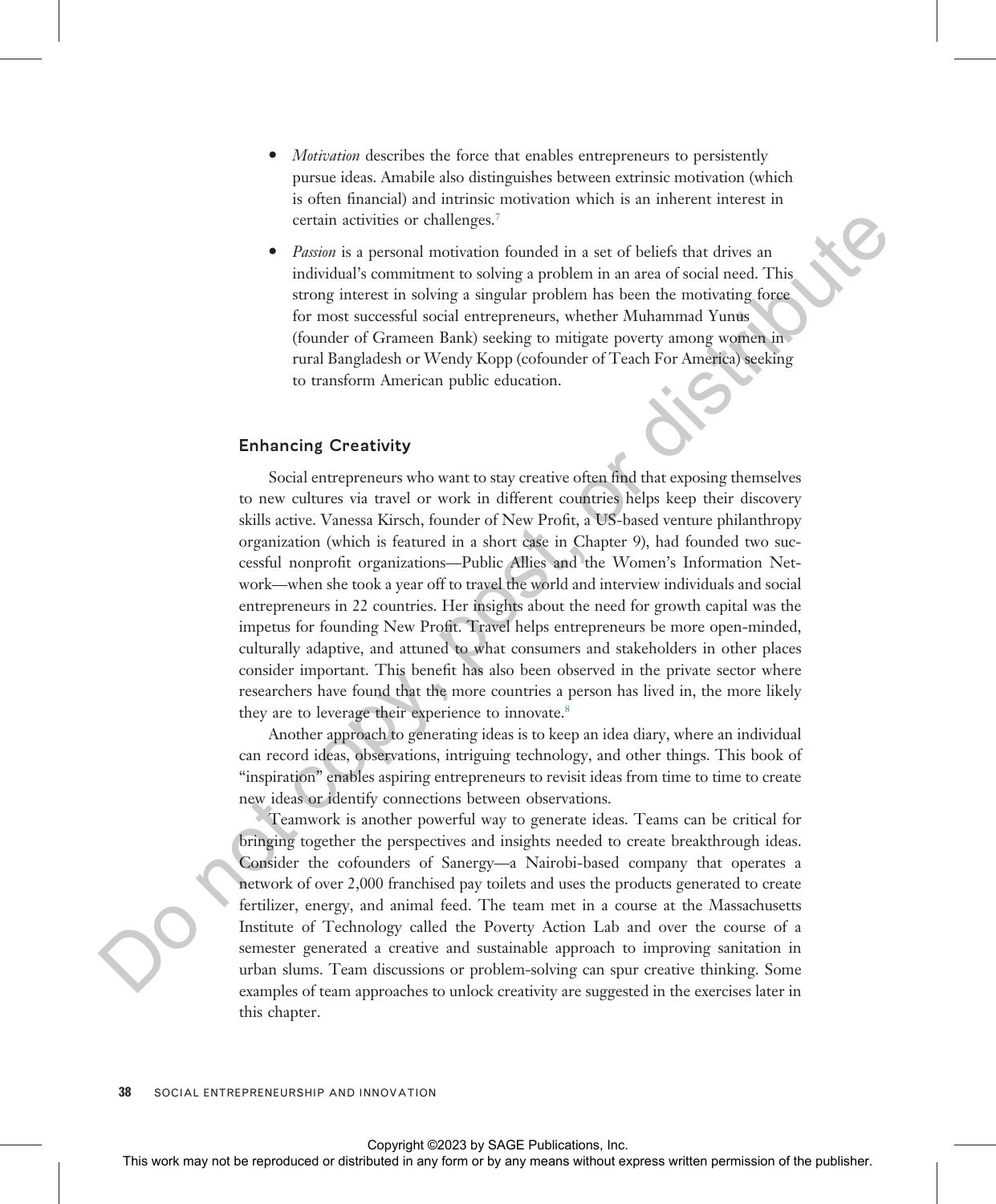## Honing Discovery Skills

Discovery skills are the skills entrepreneurs draw upon to find and explore new ideas.

In their article "The Innovators DNA," Innovation experts Jeffrey Dyer, Hall Gregersen, and Clayton Christensen identify five key discovery skills that enable prospective entrepreneurs and innovators to cultivate idea generation capability: associating, questioning, observing, experimenting, and networking. $^{\circ}$ 

Associating: Associating is the ability to connect seemingly unrelated questions, ideas, or problems, often drawing on insights from different fields or disciplines. As Dyer and his colleagues note, "Association is like a muscle that can grow stronger by using the other discovery skills. As innovators engage in those behaviors, they build their ability to generate ideas that can be recombined in new ways."<sup>10</sup>

Questioning: Questioning is a particularly important skill for social entrepreneurs. It involves continuously challenging the status quo, asking "why?" or "why not?" or "how might we?" Asking questions and considering alternatives can help the entrepreneur develop novel solutions to seemingly intractable social problems. Consider Fazle Hasan Abed, founder of BRAC, who questioned how to support people living below the poverty line. Or Yasmeen Abu Fraiha, who founded Genesis, a provider of premarital genetic tests, after she wondered why Bedouin teenagers entering arranged marriages were not able to screen partners for shared genetic defects.

Observing: Observing customer behavior or other common phenomena can produce important insights. These insights can reveal important opportunities to create new products or services or modify existing ones to create or increase social benefits. Forward-thinking social ventures have also used this principle to harness the ability of shared insights. Patients Like Me was an information sharing platform created to help patients suffering from muscle wasting Amyotrophic Lateral Sclerosis (ALS), also known as Lou Gehrig's disease, to share strategies for improving their quality of life. Patients Like Me quickly expanded to include dozens, then hundreds, of diseases and enabled patients to engage with each other. Controlled the representation of the representation of the representation of the representation or distributed in any form or by any means with the results of the publisher. The results of the publisher or distributed in

Experimenting: Experimenting involves tinkering with ideas, and sometimes pilot testing them to learn more about their impact and how they can be refined. For example, the founders of Owlet, producers of a wireless baby monitor, started in 2013 by creating a sock-like device designed to monitor infant heart rate and oxygen levels while sleeping, reducing parent anxiety and the potential for Sudden Infant Death Syndrome (SIDS). Their unconventional approach to experimentation involved observing customers in baby stores to see how they purchased baby monitors.

Networking: Networking is the final discovery skill. The most productive social entrepreneurs are voracious networkers. They are always on the move, sharing ideas and building relationships. They recognize that networking with a diverse group of other individuals enables them to develop perspective, access resources, and form important partnerships. We will discuss ways to network and build teams and ecosystems in more detail in Chapter 4.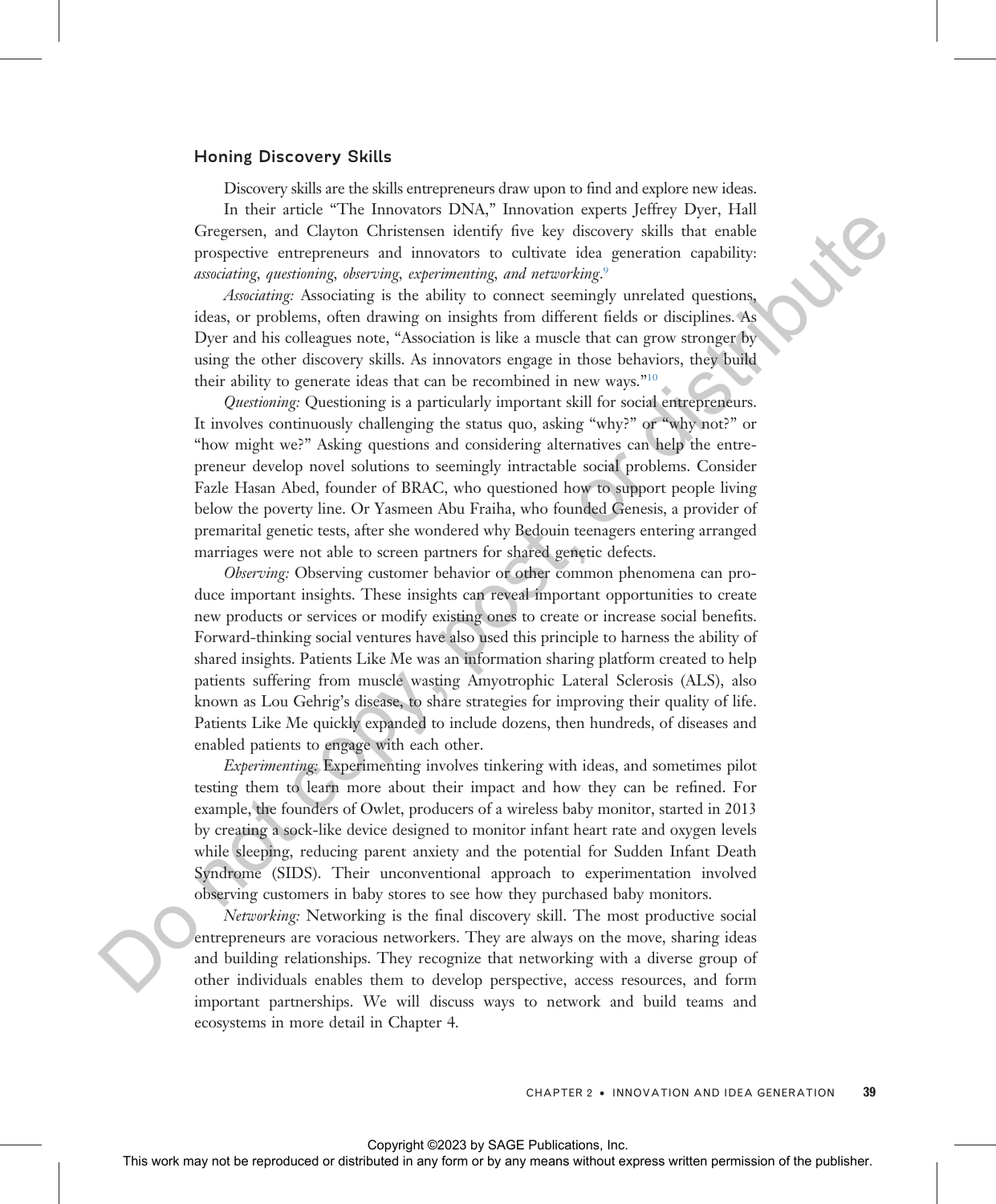# PROFILE: NEAL BERMAS AND STREETS INTERNATIONAL

Neal Bermas' experience as a high impact social entrepreneur demonstrates several important lessons: First, it is never too early or too late to become a social entrepreneur. Second, social entrepreneurs bring diverse experience, but by applying their expertise, passion, and motivation to creatively identifying opportunities, they can have an astonishing impact on the lives of others.

Bermas was born in the 1950s in New York City. After earning a PhD in social policy and management at Brandeis' Heller School, he had a fulfilling career in management consulting primarily in the hospitality sector, working with such clients as the Walt Disney Company, Le Meridien, and Sheraton. He also taught hospitality and management courses at NYU and New York Institute of Culinary Education. His dual passion for hospitality and education provided the inspiration for STREETS International, an entrepreneurial social enterprise that provides culinary and hospitality training for street kids, orphans, and other disadvantaged youth across Southeast Asia. Indeed, his experience is a perfect demonstration of Pasteur's observation: "Chance favors the prepared mind," as his professional experience and education orientation enabled him to spot an opportunity for social impact and then create an organization to act on it.

During a visit to Vietnam in 1999, Bermas was deeply affected by seeing children begging for basic foods rather than money. To him, this was a poverty beyond what we see regularly in the United States. His entrepreneurial insight was that in developing economies, one of the first industries that takes hold and grows is hospitality. The hospitality industry also offers well-paying careers that can be filled by motivated but less educated workers. He saw this combination of factors as an ideal opportunity to create economic opportunities for impoverished youth.

In 2007, Bermas founded STREETS International, a US-based nonprofit that provided education and apprenticing opportunities for disadvantaged youth in Vietnam. STREETS International focused on disadvantaged, orphaned, out-of-school, trafficked, and other impoverished youth between the ages of 17 and 22 years old. Program participants came from all over the country and STREETS provided a no-cost 18 month residential program teaching hospitality and culinary skills. The program training included supervised housing, medical care, clothing, transportation, English language education, and life-skills training. The objective was for all graduates to start their careers at international hotels and resorts in Vietnam, and 100% of STREETS International trainees had been hired by target employers within 30 days of program completion. The impact also extended to participant's families. "Many of the youth in our program did not finish high school because their families lacked resources. We routinely see that their younger brothers and sisters can stay in school because their older siblings can help pay for their school meals, books and uniforms" (N. Bermas, personal interview, February 19, 2020). The program had a commitment to gender equity in enrollment and program training, and prioritized students from ethnic minorities who are at a higher risk of being trafficked. **THERENATIONAL**<br>
Next measure represents an individual measurement distributed in factors as an ideal opposite<br>vectors in any two serves or contributed in a more contributed in the representation of the publisher. This we

To found STREETS, Bermas analyzed country economic and tourism trends with in-country tourism professionals and collaborated with recognized hospitality academics, chefs, and experts from his own network to design the

**40** SOCIAL ENTREPRENEURSHIP AND INNOVATION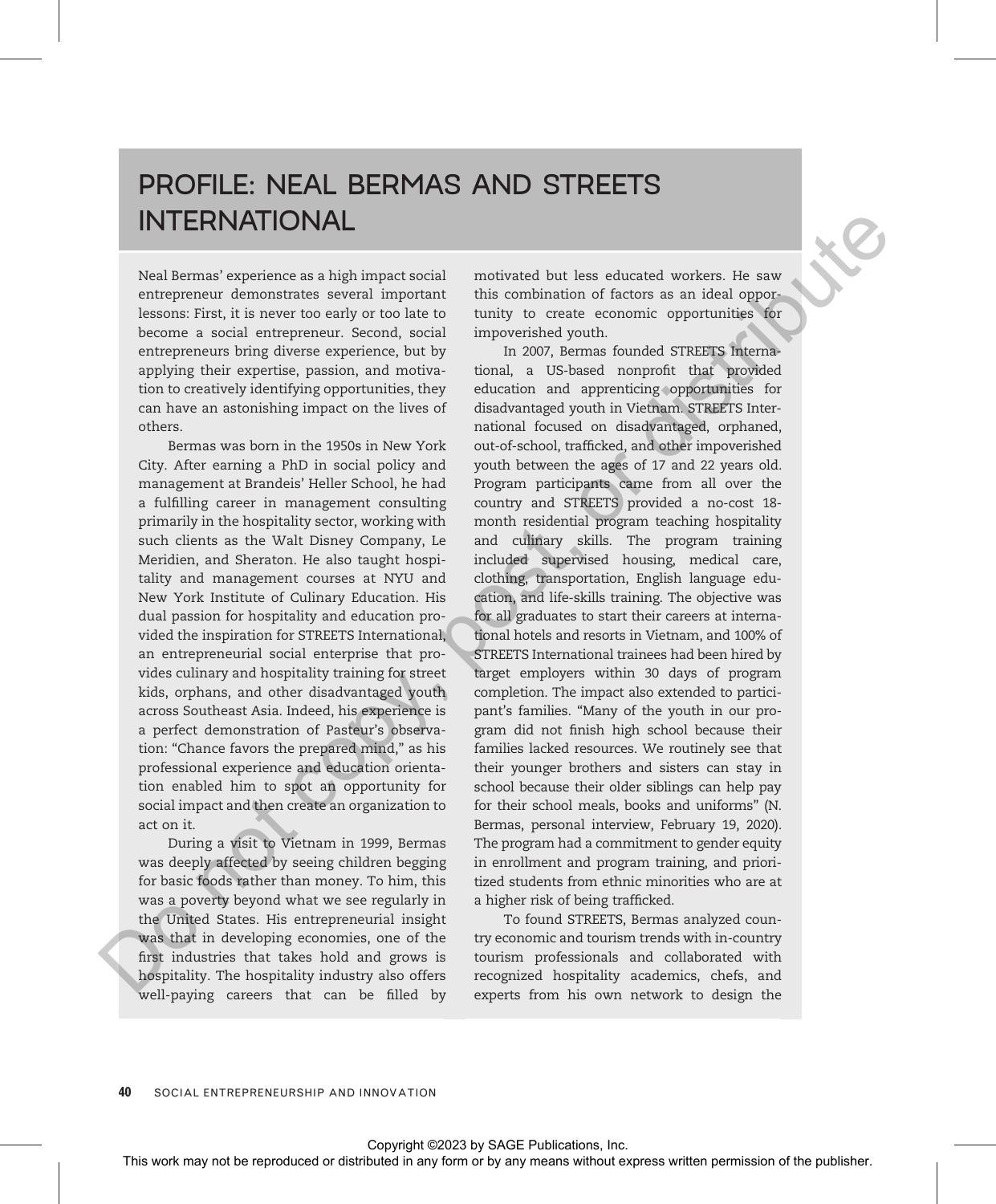curriculum and program structure. STREETS International Café was the initial economic engine that drove the enterprise while it provided the apprentice site for trainees to practice and develop their skills. Oodles of Noodles was created as a second revenue-generating enterprise, providing an additional apprentice site for culinary trainees to hone their English-speaking skills and confidence. At Oodles, tourists are taught to make local rice noodles, while trainees practice their English and their culinary skills. Together, these two enterprises allow STREETS to be largely financially self-supporting.

In describing his motivation, Bermas says, "As a New Yorker I am tenacious. I have always had a lot of energy and am passionate about what I do" (N. Bermas, personal interview, February 19, 2020). He also credits his upbringing, during which he learned important early lessons centered about "always caring about those that have less" (N. Bermas, personal interview, February 19, 2020). He acknowledged that he needed to learn some new skills to launch the venture. "I had never run a school

before. But I drew on my experience as a part time academic to figure it out" (N. Bermas, personal interview, February 19, 2020). As we discuss in this chapter, Bermas combined the four elements of creativity—expertise, passion, motivation, and creative thinking skills—to develop the STREETS concept and then used experimentation to grow the venture.

Bermas advises aspiring social entrepreneurs: "Don't wait until you have it all figured out. If you have a good idea and vision, go for it" (N. Bermas, personal interview, February 19, 2020). He also believes that "a social enterprise is best built by someone with a business background. Someone with this knowledge can integrate financial strategies and operations in a way that benefits a community while making profits" (N. Bermas, personal interview, February 19, 2020). And for those who, like him, have extensive professional experience, he adds "Give up your money-making career for at least a few years and devote yourself to something important…it's not so difficult at a certain point to walk away." When the means with a both the reproduced or distributed in any form or both the representative-spacetive permission of the results of the stributed in a second or both the results and the publisher and the publisher and

# INNOVATING FOR SOCIAL IMPACT

Building on our discussion of *divergent and convergent thinking* earlier in this chapter, there are two ways to view how solutions emerge from social venture ideations. There are two sources of solutions: those that arise from problems and those that respond to opportunities.

# Problem-Focused Solutions

Problem-focused solutions are generated by social entrepreneurs who want to make a difference in a specific area. This may evolve from a personal connection with a country, community, or context. Problems can also often arise from global social challenges or local challenges. Examples of *global* challenges include the following:

*Climate Change*: identifying renewable energy and solutions to mitigate climate change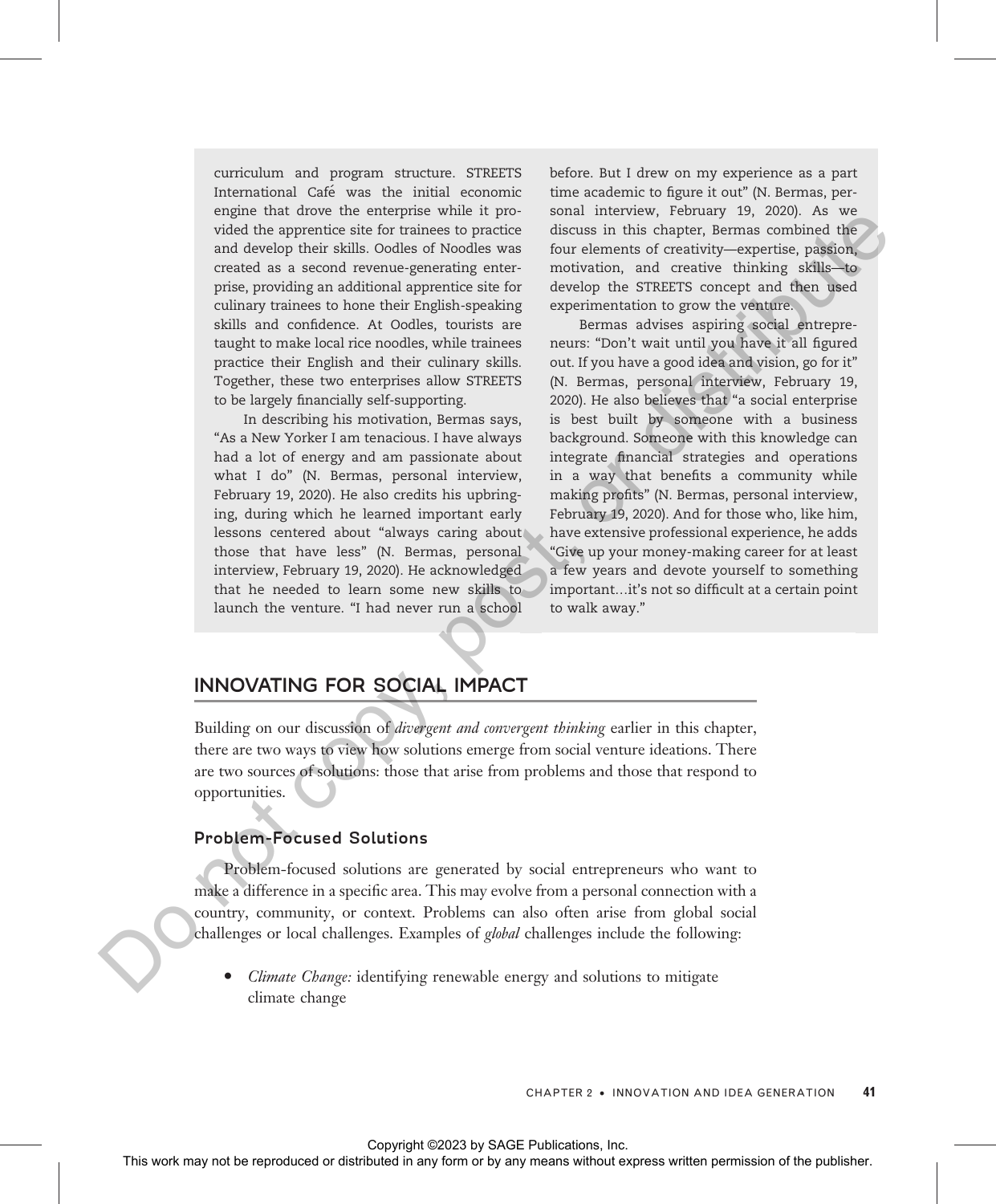- Human Rights: ensuring equal rights for all people
- *Poverty:* reducing inequality, the wealth disparity, homelessness, and hunger
- Social Justice: addressing institutional oppression, such as racism and sexism
- Health Care: improving maternal and infant healthcare, solving major epidemics and preventing or mitigating diseases
- *Education Access:* enabling access to quality education to all children, regardless of social economic backgrounds
- Environment: protecting the natural environment and biodiversity.

Local challenges are those that affect a specific geographic community, or a population subgroup, for example, rural children or subsistence farmers. Examples of local challenges addressed by social entrepreneurs include the high prevalence of genetic disease among Bedouin families in Israel, or the lack of employment opportunities for women in Haiti.

An example of a successful organization created to address a problem-focused solution is Equal Exchange, a pioneer in fair trade certified worker-owned cooperatives, who sought to improve the livelihoods of farmers by introducing fair trade coffee products to the United States. Equal Exchange founders Rink Dickinson, Jonathan Rosenthal, and Michael Rozyne observed the plight of low-income coffee farmers (an estimated 80% of whom live below the poverty line) and wanted to directly influence the supply chain so that each step was more sustainable and equitable to all of their stakeholders including their farmers and consumers. Equal Exchange is now one of the largest worker-owned coffee operations in the United States. Solution distributed or distributed or distributed or distributed in any form or between the representation or distributed in any form or between the publisher and the publisher.<br>
The publisher and the publisher area to p

# Opportunity-Focused Solutions

Social entrepreneurs who create opportunity-focused solutions see an opportunity to start a venture that is created by a change. This might be an increase in consumer demand, shifting demographics, a legal or policy change, or a technology advancement that makes it possible to create additional value for consumer or offer current solutions in a more efficient way.

Consider the case of WorkAround. Founder Wafaa Arbash believed that advancements in technology would enable her to create an online platform that could link companies with remote workers to perform microtasks. As "gig economy" companies such as Uber, Airbnb, and TaskRabbit were becoming more common, WorkAround learned from them and founded a company that creates value for corporate clients while addressing the global refugee crisis by providing skilled and educated workers with employment opportunities and an ability to establish a work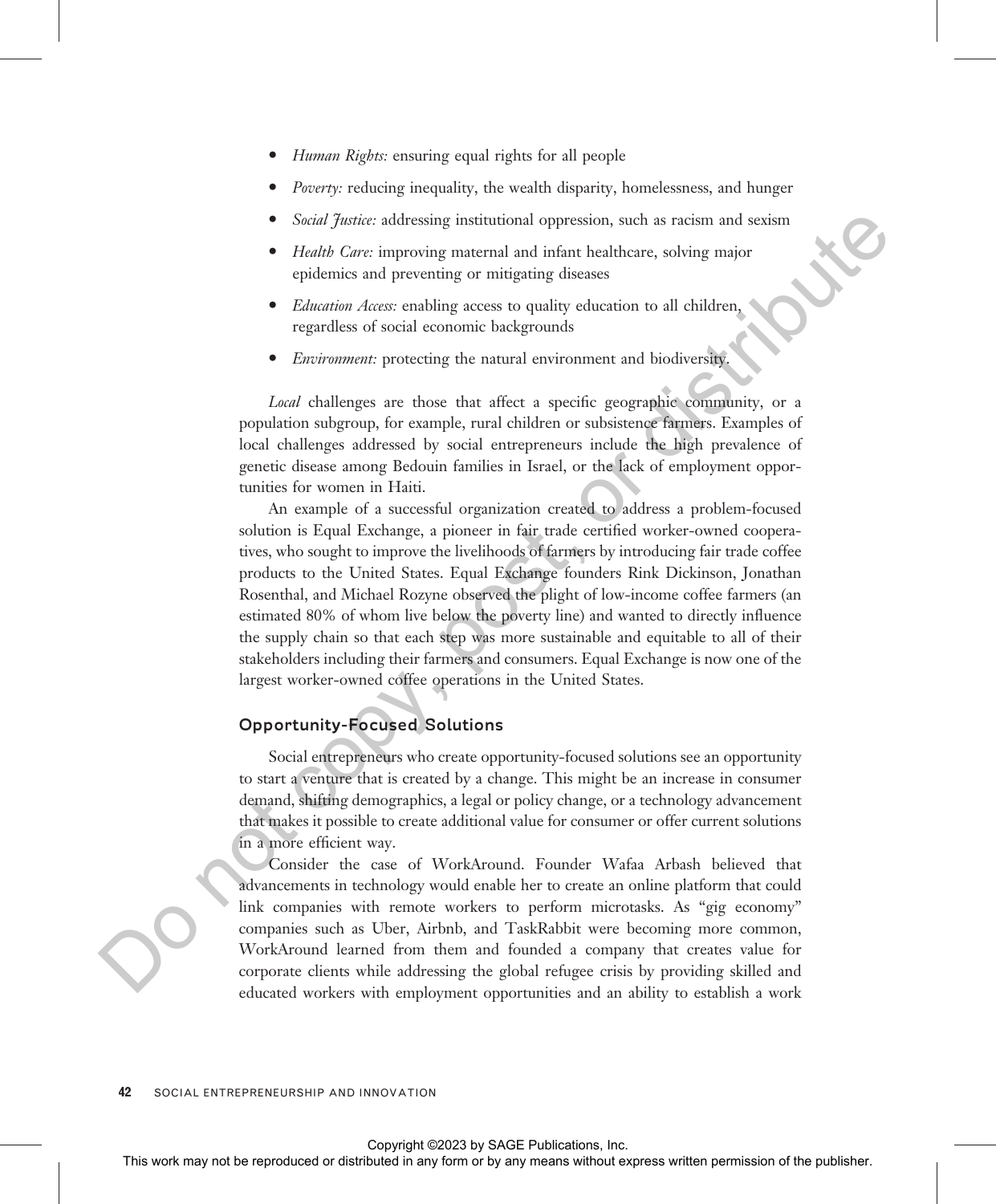history with a US company. Initial customers included America's Test Kitchen (which hired WorkAround to identify pirated content) and Zoominfo (which needed human judgment about the relationships between companies appearing in online postings.)

The "opportunity" behind opportunity-focused solutions can come from multiple shifts:

- Technology: new ways of performing work or making connections. WorkAround is a good example of this.
- · Demographic shifts: changes that alter the demand for a social venture's initiatives. For example, an aging population can drive demand for services for older individuals
- Economic changes: changes in the feasibility of offering certain solutions. For example, the cost of a key resource might drop, making a previously infeasible solution practical. On the negative side, a financial crisis could increase the need for a social good.
- *New operating approaches:* more efficient ways of operating can displace existing providers
- · Financial changes: changes in the availability of financial resources (for example, via microloans or crowdsourcing)
- Political and policy changes: changes in government funding or shifts removing or creating regulatory barriers

In his book The Little Black Book of Innovation, leading innovation thinker and author Scott Anthony suggested three questions that can help aspiring entrepreneurs identify early signals that the context is changing (and creating opportunities):

- 1. What do underlying trends suggest about potential future states?
- 2. Where do small but growing trends tell us?
- 3. What do analogies and metaphors reveal?<sup>11</sup>

Sometimes new ventures have both a problem and opportunity focus. For example, Patrick Lawler founded Youth Villages in Memphis, Tennessee, in 1980 when he was asked, as a 24-year-old youth counsellor, to take over a small, operationally challenged residential treatment center for disadvantaged youth. His passion was to help emotionally and behaviorally challenged children reintegrate into society. His problem-focused solution was to develop a service that met the needs of participants. However, early in his leadership he discovered an evidence-based model that used This "opportunity" both<br>alt opportunity-focused or distributed in a social connection:<br>
Windows may not be reproduced in a social connection:<br>  $\bullet$  *Downgrophs while* changes that also the channal for a social connection: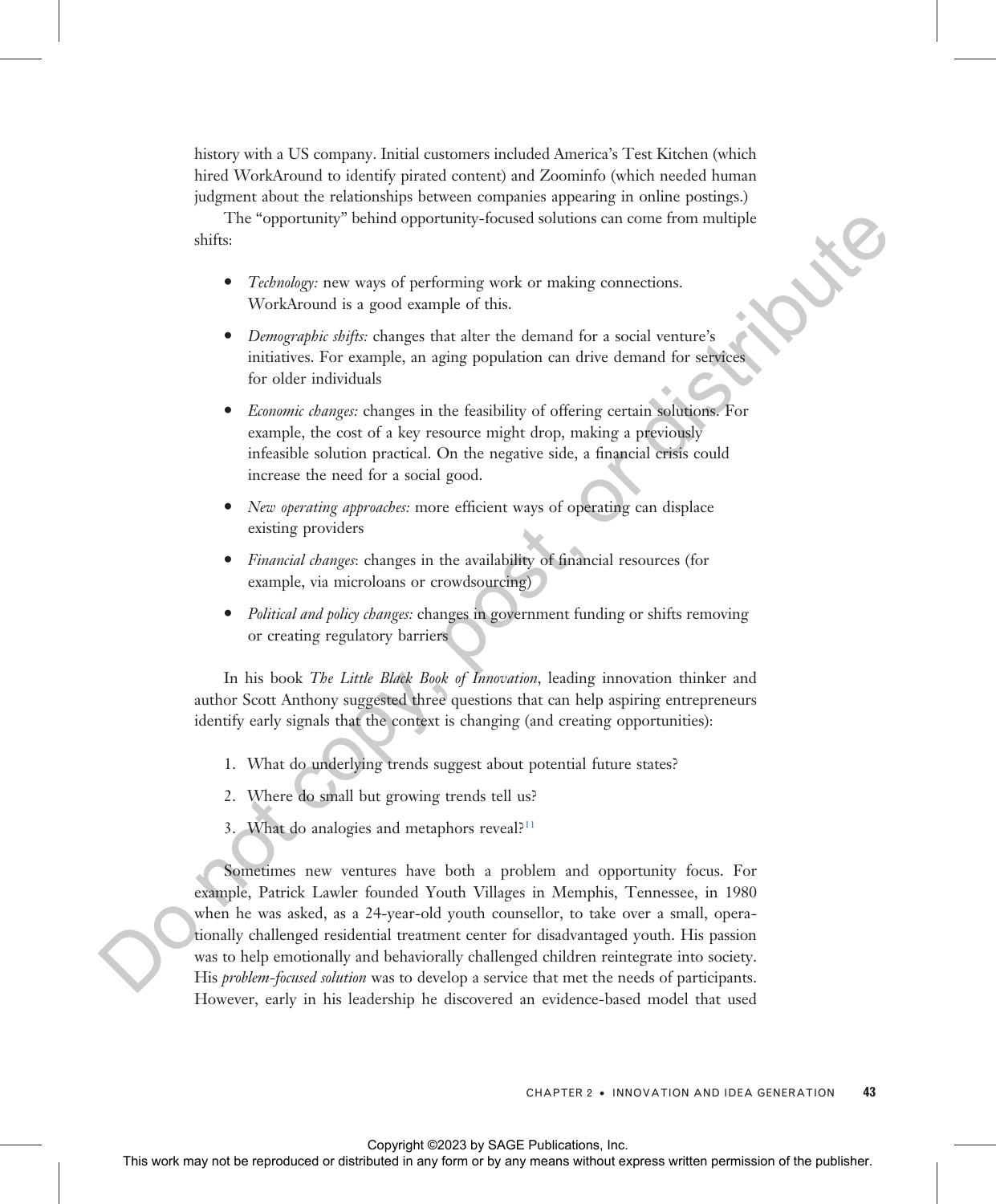intensive around-the-clock services for youth and their families that enabled children to stay in their homes while overcoming their challenges. This approach had significantly better results at a much lower cost. The *opportunity* was using a novel approach that displaced higher-cost residential treatment options while improving outcomes. Today, Youth Villages serves 30,000 youth in 21 states and has 3,000 employees.

# FACTORS SUPPORTING AND CONSTRAINING INNOVATION

## Macro-Level Factors

The 2015 development of the UN Sustainable Development Goals created a "universal call to action to end poverty, protect the planet and improve the lives and prospects of everyone everywhere"<sup>12</sup> and the significant traction we have seen toward meeting them has demonstrated the power of innovation (including through entrepreneurship) to make progress addressing society's most intractable problems.

On a macro level, innovation is cultivated when entrepreneurial activity is encouraged, motivating entrepreneurs as they begin to develop their businesses. The economy and government play a role. For example, countries such as Ecuador and Peru have recognized the importance of innovation and created governmental incentives such as tax exemptions to support social entrepreneurs.13 Similarly, the "Chilean government provides equity-free investments to select startups that meet rigorous requirements for scalability and social impact," which has helped set Chile apart as a city for entrepreneurs with innovative ideas.<sup>14</sup>

There are also macro-level factors that challenge innovation. Societal expectations can impede innovation for social ventures. The social problems that entrepreneurs tackle are often major challenges that have no clear solution, and which may appear to be "too big to solve." Another challenge that impacts social innovation is the expectation that collaboration among a complex web of stakeholders will be too difficult. Solutions related to heavily regulated industries like health care present particular challenges. For example, consider the complexity encountered by One World Health, the first nonprofit pharmaceutical company in pursuing the mission of providing drugs in developing countries. The initiative required continuous conversations with governments, private companies, donors, health-care professionals, scientists, and countless others in its initial stages and throughout its implementation and evolution.<sup>15</sup> The representation or the results of the reproduced or distributed in any form or by any means of the reproduced in any form or by any means with the results of the publisher. The 2012 do not be reproduced to the publishe

# Micro-Level Factors

On a micro level, factors that support innovation include an expansion of the number of nonprofit or for-profit organizations that support entrepreneurs by

44 SOCIAL ENTREPRENEURSHIP AND INNOVATION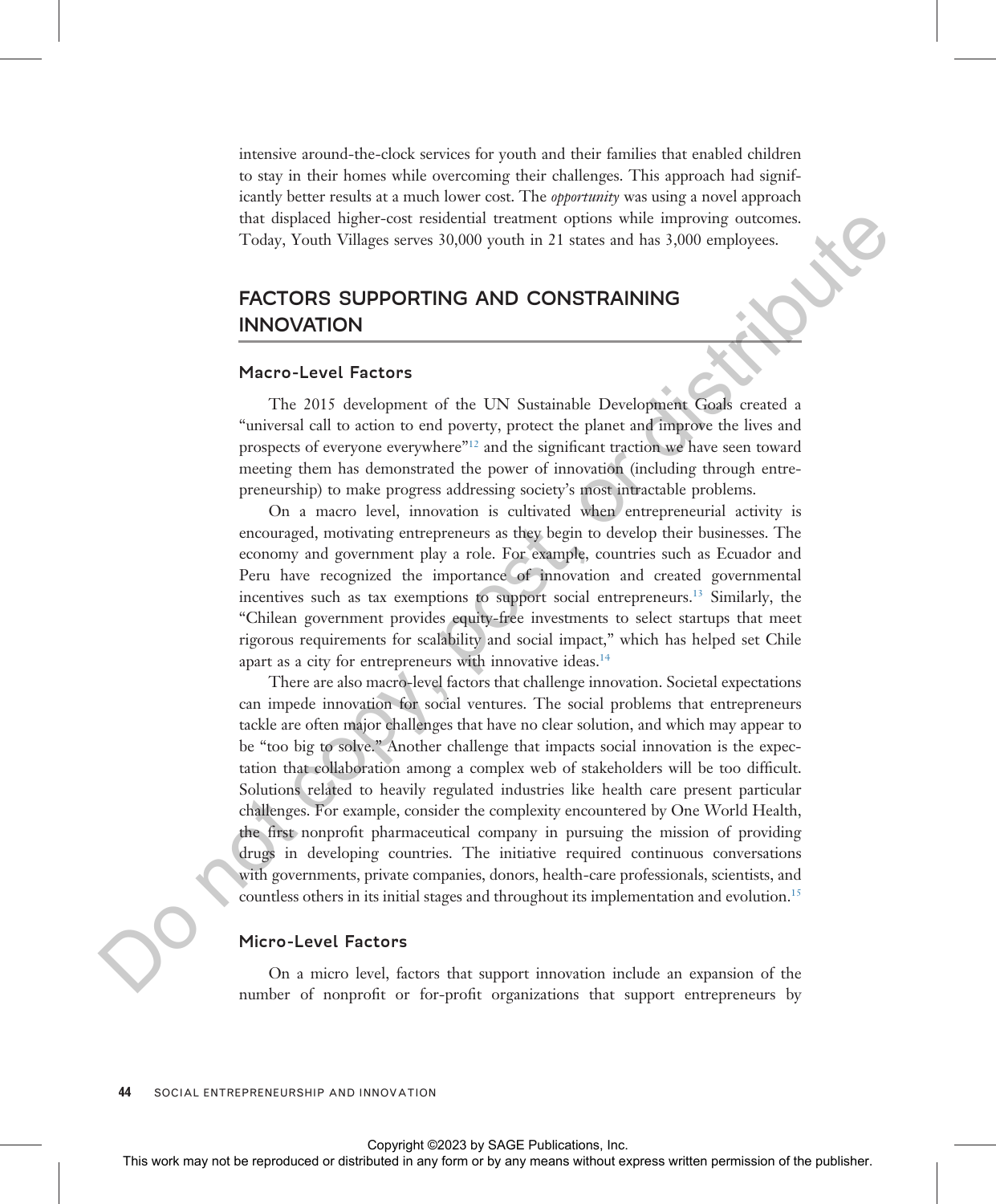providing financial and development resources, as well as the existence of a robust infrastructure. Supporting organizations include incubators, accelerator organizations, as well as other types of pitch and funding competitions that support entrepreneurs by connecting them to investors or providing them with mentoring, training, and resources. Such resources may include helping entrepreneurs scale up their social enterprise. We will discuss these supports more in our Chapter 4 discussion of ecosystems.

There are also micro factors that directly impact founders including the inherent financial risk involved with innovation. Social entrepreneurs may have limited access to financial resources to start or expand their businesses and find that traditional sources of social capital, such as foundations, are reluctant to take risks on early-stage ventures. While social innovators may have creative solutions with viable business models, they are often not able to access investors who can help them get their business off the ground. An exacerbating factor is the gap between the potential for earnings and wealth creation of for-profit counterparts and what nonprofit entrepreneurs typically earn. Since financial gain is not a motivation it is unsurprising that only the most passionate and tenacious individuals become nonprofit social entrepreneurs. Containing the reproduced or distributed in any form or by any means when the reproduced or the reproduced or the reproduced or the reproduced in the reproduced in a computed in any form or by any means when the reproduc

# USING IDEATION TO UNLOCK CREATIVITY

Where do creative ideas for innovations come from? Sometimes, ideas come naturally from entrepreneurs seeing a problem or opportunity but take hold because of collaboration with a group or team. To help generate ideas, there are a number of tried-and-true ideation techniques—all which can be a part of a fun ideation session. Ideas can emerge from a single person (for example, Wendy Kopp's concept for Teach for America) or from a group (for example, the team collaboration that led to the formation of Sanergy).

Creativity often doesn't happen naturally. Individuals are usually most effective thinking creatively in teams since multiple perspectives lead to new insights. American educational theorist David Kolb developed two theories about learning styles that help explain why team-based creative processes are so powerful and why bringing together individuals with different styles can solve problems more easily by leveraging different approaches. Kolb observed that individuals have very different learning styles.

- Diverging styles—are able to look at things from different perspectives
- Assimilating styles—use a logical, thinking approach
- Converging styles—are oriented towards practical problem-solving solutions
- Accommodating styles—rely on intuition and leveraging information provided by others.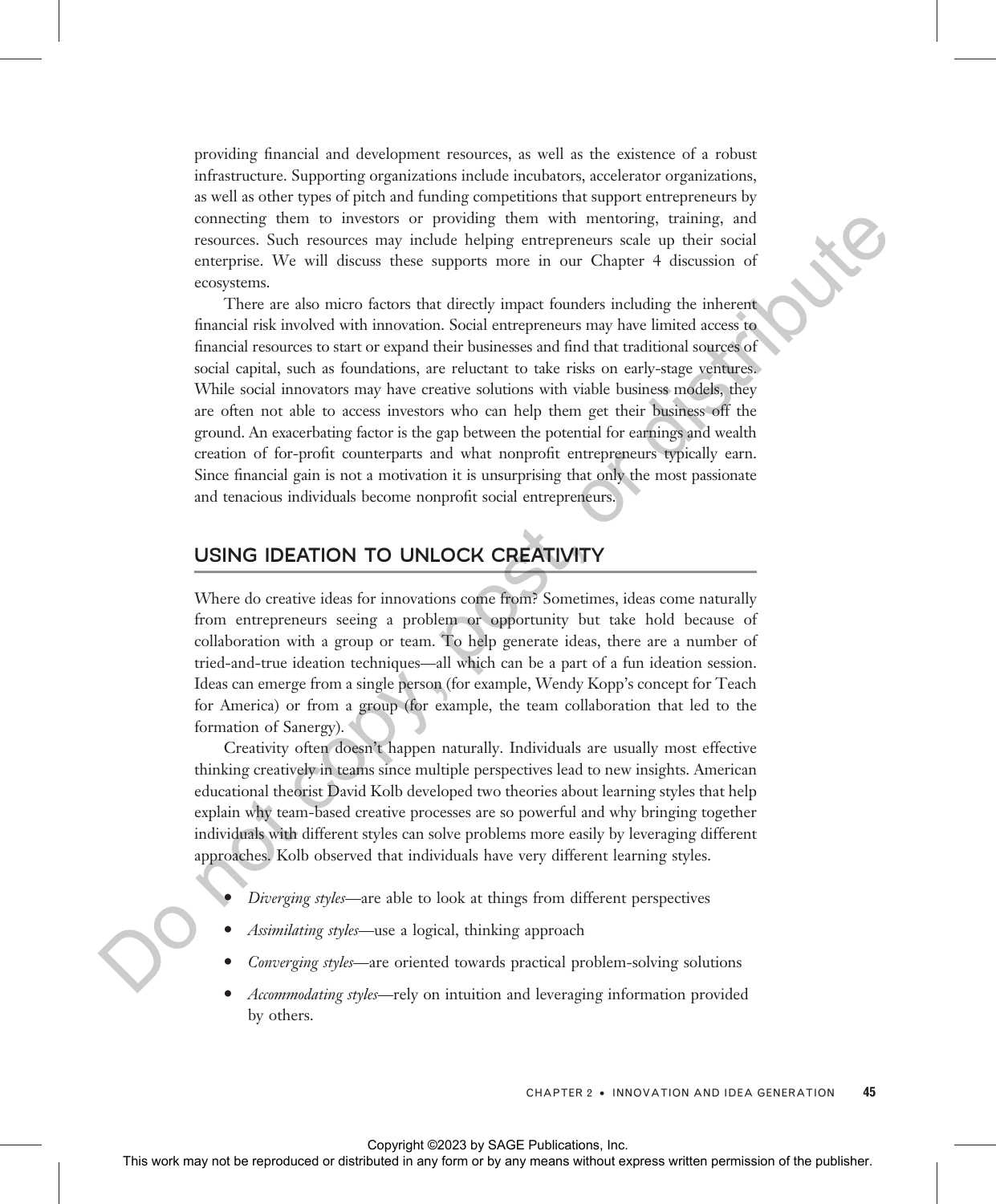It is easy to see why a combination of these styles can be used to generate and then sort through ideas.

Kolb also described an experiential learning cycle that enables individuals to process information and reach conclusions. The cycle starts with concrete experience (reinforcing the importance of experience and proximity discussed earlier in this chapter), followed by reflective observation, followed by abstract conceptualization (learning from the experience), and leading to active experimentation (planning and trying out what you have learned).<sup>16</sup> This perfectly encompasses what entrepreneurs try to achieve when they generate, cull, and experiment with ideas.

Experts in creativity and design thinking have leveraged this cycle to create a group of processes that help to unleash innovative thinking and idea generation collectively called "ideation." Three common types of ideation activities include brainstorming, braindumping, and brainwriting (or a variant called brainwalking.)

## Brainstorming

To brainstorm, teams typically start with a group of challenges, goals, or "how might we" statements and address one problem at a time. This can be done through conversation, drawing, acting, or writing out ideas, with the goal of blending together ideas to create stronger ones. A useful technique, borrowed from improvisational comedy, is to use "yes, and" statements to encourage participants to build on each other's ideas.

Brainstorm example: A team member facilitates a conversation around climate change. She challenges her teammates to all think about ways communities can reduce using plastics. Each team member considers how they would achieve this goal then shares ideas in a group discussion. While one participant thinks that that plastic bottles should be redesigned, another focuses on changing people's habits by creating an app. The team then lists and weighs the solutions. process information and conclusion. The cole of the publisher or distributed in the representation of the publisher of the publisher or distributed in a deterministic or distributed in a deterministic or distributed in a

#### Braindumping

This approach uses a challenge, goal, or "how might we" statements, but focuses on writing ideas on sticky notes individually before working in a team environment to move forward with chosen ideas.

Braindump example: A team member knows that certain people on her team have great ideas but are sometimes too nervous to speak in large crowds. She asks all of her teammates to write ideas for expanding their business into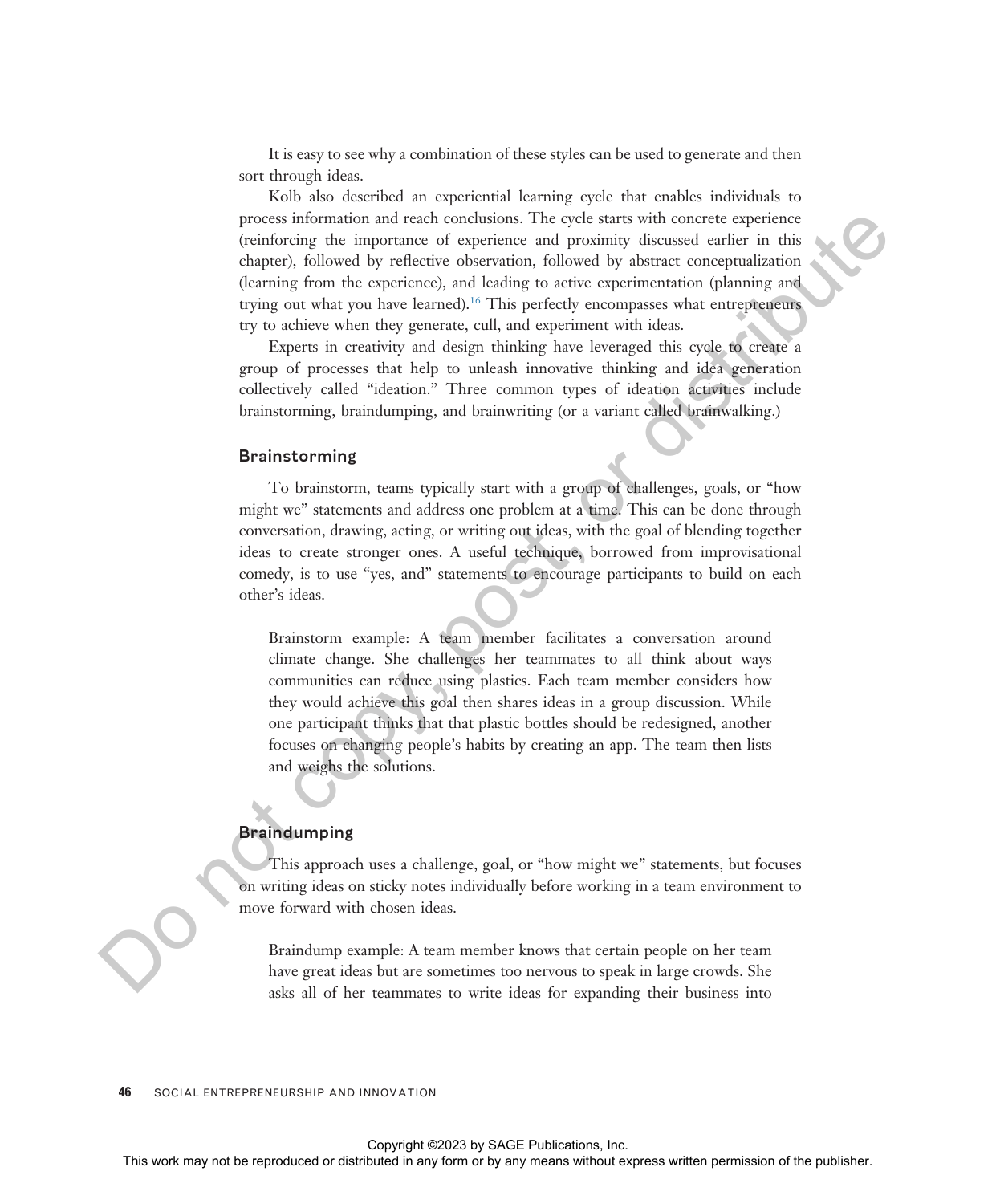international markets on sticky notes and places them on a board. She has another team member come up and sort the sticky notes for duplicates before opening the floor to review the options. Then the group votes on which ones seem viable.

### Brainwriting or Brainwalking

## Other Ideation Approaches

| seem viable.                                                                                                                                               |                                                                                                                                                                                                                                                                                                                                                   |    |
|------------------------------------------------------------------------------------------------------------------------------------------------------------|---------------------------------------------------------------------------------------------------------------------------------------------------------------------------------------------------------------------------------------------------------------------------------------------------------------------------------------------------|----|
| <b>Brainwriting or Brainwalking</b>                                                                                                                        |                                                                                                                                                                                                                                                                                                                                                   |    |
| round, with an optional aspect of physically moving around.                                                                                                | This approach uses a "round robin" style writing process to write the challenge,<br>goal, or "how might we" statements and to expand on team member's ideas each                                                                                                                                                                                  |    |
| other's ideas.                                                                                                                                             | Example: The facilitator is planning a session for after lunch and wants to<br>encourage participants to move around the room. She starts by having all of<br>her teammates write ideas for ways to improve a process on sticky notes and<br>places them on a board. Everyone is given sticky notes to expand on each                             |    |
| <b>Other Ideation Approaches</b>                                                                                                                           |                                                                                                                                                                                                                                                                                                                                                   |    |
| that a few feasible ideas emerge from the ideation.<br>aspiring entrepreneurs to experiment with several of these.<br>Table 2.1 Seven Other Ways to Ideate | During any ideation process, participants should be sure to remain open-minded<br>to all ideas (and capture all of them), including ideas that may seem infeasible or even<br>crazy. Favoring quantity over quality helps create many ideas, and this helps ensure<br>Other approaches to ideating are described below in Table 2.1. We encourage |    |
| <b>Ideation Approach</b>                                                                                                                                   | <b>Process</b>                                                                                                                                                                                                                                                                                                                                    |    |
| Storyboarding                                                                                                                                              | Develop visuals to help creativity laying out pictures<br>and information on a large surface to help<br>participants see end-to-end connections and<br>stimulate thought. This is particularly helpful for<br>visual learnings                                                                                                                    |    |
| Mission Impossible                                                                                                                                         | Participants generate ideas using challenging<br>questions. For example, "How could we reduce<br>poverty in New York City by 10% in 18 months?"                                                                                                                                                                                                   |    |
|                                                                                                                                                            | (Continued)                                                                                                                                                                                                                                                                                                                                       |    |
|                                                                                                                                                            | CHAPTER 2 . INNOVATION AND IDEA GENERATION                                                                                                                                                                                                                                                                                                        | 47 |
|                                                                                                                                                            | Copyright ©2023 by SAGE Publications, Inc.<br>This work may not be reproduced or distributed in any form or by any means without express written permission of the publisher.                                                                                                                                                                     |    |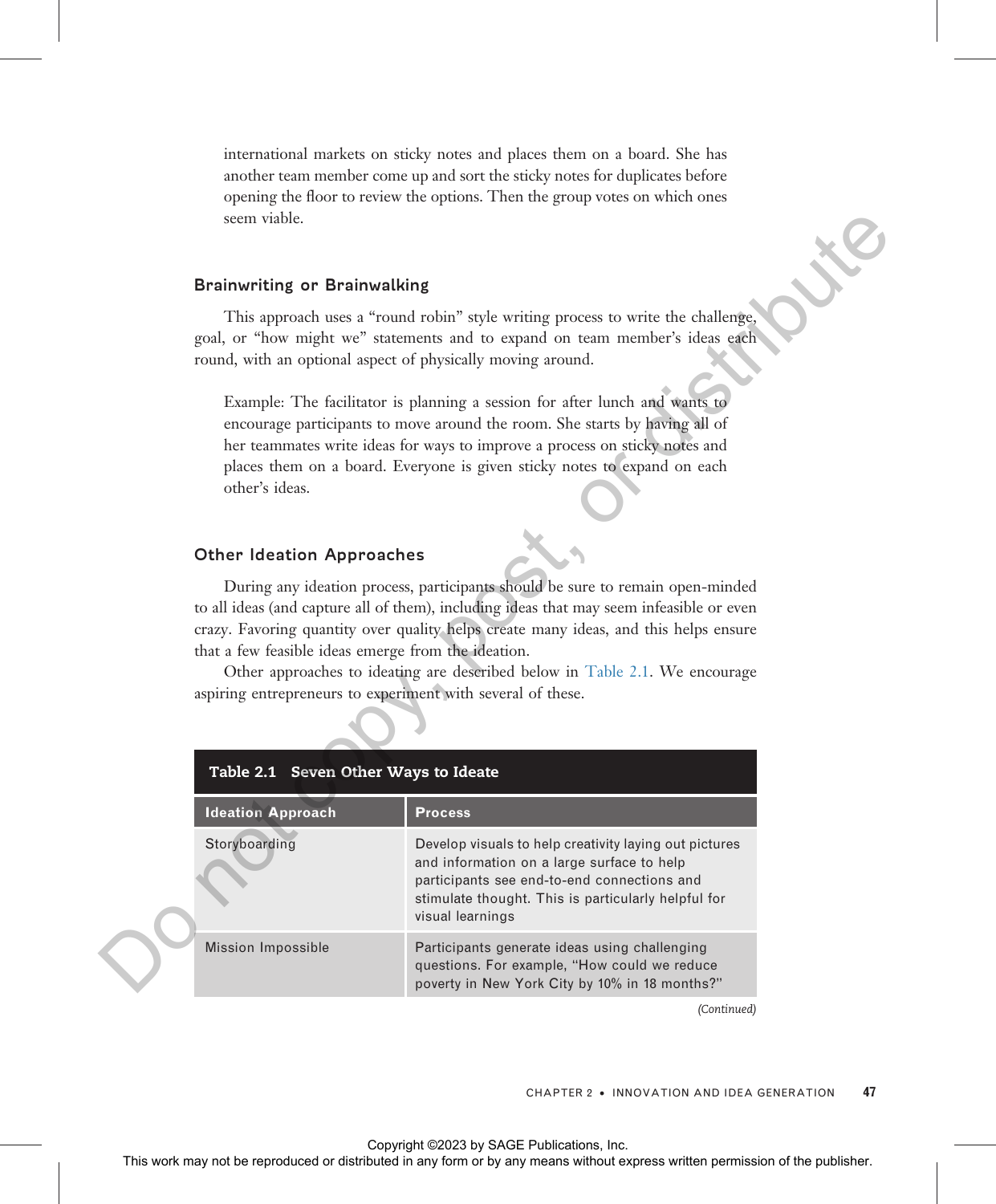| <b>Process</b><br>Instead of discussing how to solve a problem,<br>participants discuss how it might not work. (This<br>builds on a normal tendency to be more<br>comprehensive finding problems than solutions.)<br>Then, participants discuss how to solve the<br>problems<br>Participants adopt a character and develop ideas<br>from the character's point of view. This is a good<br>way to break common thinking patterns<br>After participants have generated ideas, they use<br>small colored dots to vote to determine the most<br>effective ideas<br>Participants map thoughts from a key phrase, |
|-------------------------------------------------------------------------------------------------------------------------------------------------------------------------------------------------------------------------------------------------------------------------------------------------------------------------------------------------------------------------------------------------------------------------------------------------------------------------------------------------------------------------------------------------------------------------------------------------------------|
|                                                                                                                                                                                                                                                                                                                                                                                                                                                                                                                                                                                                             |
|                                                                                                                                                                                                                                                                                                                                                                                                                                                                                                                                                                                                             |
|                                                                                                                                                                                                                                                                                                                                                                                                                                                                                                                                                                                                             |
|                                                                                                                                                                                                                                                                                                                                                                                                                                                                                                                                                                                                             |
| focusing on word connections as the map expands                                                                                                                                                                                                                                                                                                                                                                                                                                                                                                                                                             |
| Create a list of existing technologies and<br>innovations and then merge them to create<br>innovative combinations                                                                                                                                                                                                                                                                                                                                                                                                                                                                                          |
|                                                                                                                                                                                                                                                                                                                                                                                                                                                                                                                                                                                                             |
|                                                                                                                                                                                                                                                                                                                                                                                                                                                                                                                                                                                                             |

# Table 2.1 Seven Other Ways to Ideate (Continued)

**48** SOCIAL ENTREPRENEURSHIP AND INNOVATION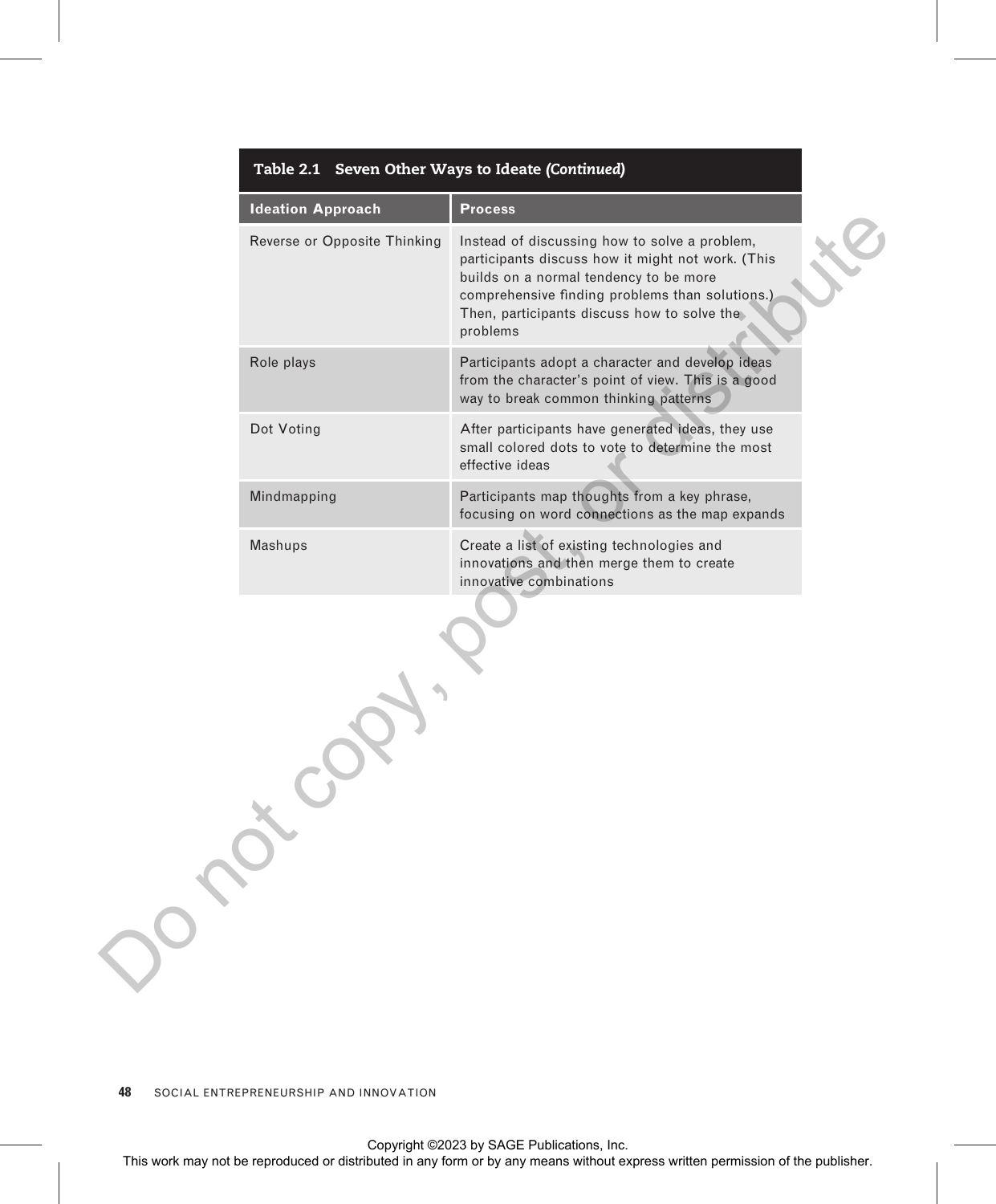# CHAPTER SUMMARY

In this chapter, we've covered fundamental ideas about how social entrepreneurs generate ideas. These ideas form the basis for both entrepreneurial insights—the deep understanding of how a social problem might be solved with an entrepreneurial solution—and other ideas that help to make a concept practical.

Both divergent thinking (generating new ideas) and convergent thinking (the process of narrowing options) are important to social entrepreneurs. Failure can also be critical to learning and entrepreneurs who rapidly learn from failure are typically the most successful.

For aspiring social entrepreneurs, the combination of four elements—creative thinking skills, expertise, motivation, and passion—works together to fuel creativity. To maximize creativity, entrepreneurs can work to hone their discovery skills to cultivate their ability to generate ideas.

Steve Jobs, Founder of Apple, famously observed that "creativity is just connecting things. When you ask creative people how they did something, they feel a little guilty because they didn't really do it. They just saw something. It seemed obvious to them after a while; that's because they were able to connect experiences they've had and synthesize new things."<sup>17</sup> One way to connect and synthesize is to use ideation, a process that provides different approaches to using ideation to generate creative ideas. particles increase that the representation and the result of the reproduced in any form or between the results and the results are a more than the results are a more than the results and the results are a more than the pa

# KEY TERMS

Associating: the ability to connect seemingly unrelated questions, ideas, or problems, often drawing on insights from different fields or disciplines.

Braindump: this approach uses a challenge, goal, or "how might we" statements, with a focus on writing ideas on sticky notes individually before working in a team environment to move forward with chosen ideas.

Brainstorm: starting with challenge, goal, or "how might we" statements. Teams move towards addressing one problem at a time with the goal of blending together ideas to create stronger ones.

Convergent thinking: a process of narrowing ideas. It is an essential skill for determining concrete solutions to problems and weighing the benefits of potential options, determining feasibility, and making decisions.

Creative thinking skills: skills related to imaginative problem-solving—ways of thinking differently that enable entrepreneurs to develop unique solutions.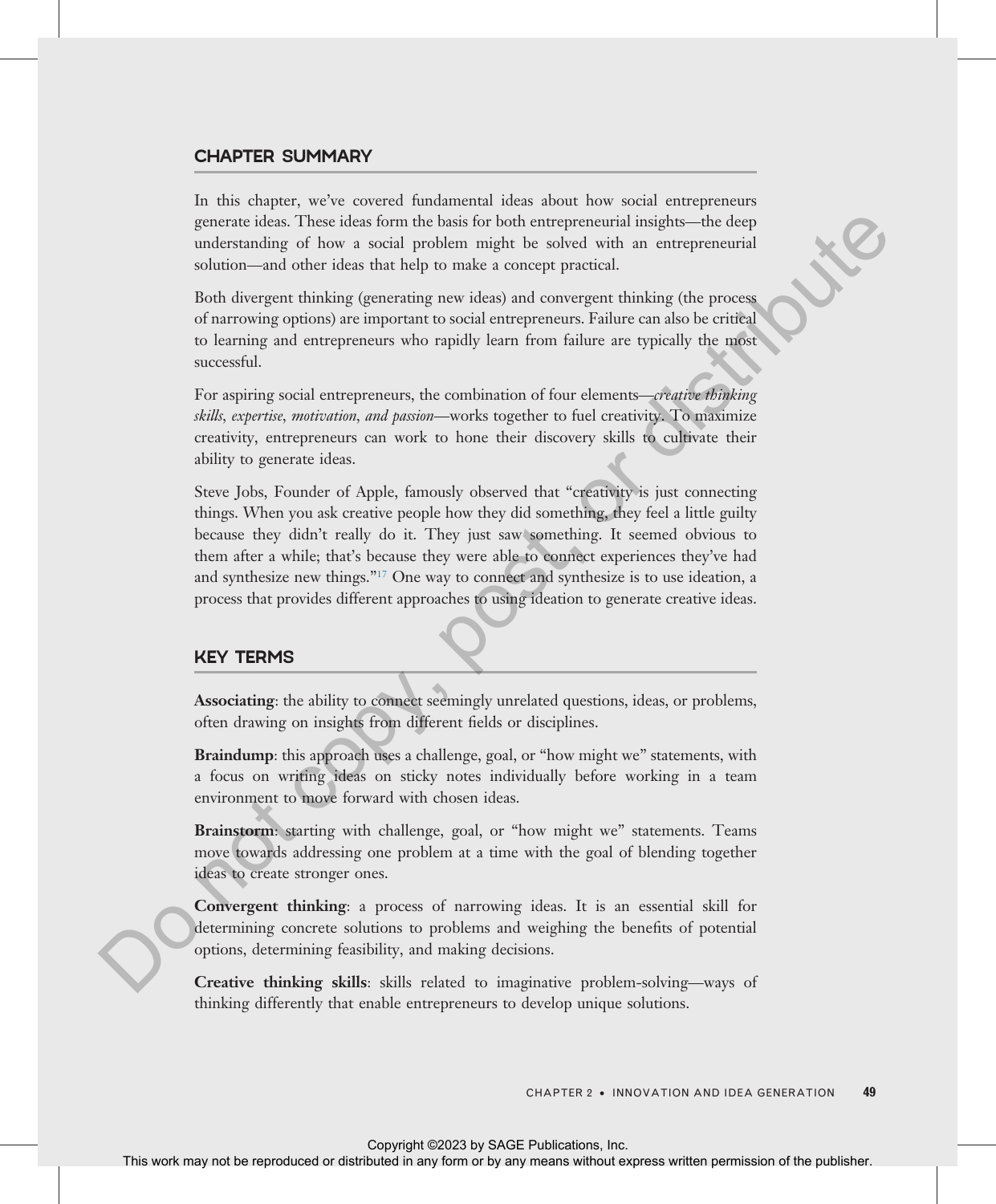Divergent thinking: generation of creative new ideas and developing multiple possible solutions.

Experimenting: tinkering with ideas and sometimes pilot testing them to learn more about their impact and how they can be refined.

Expertise: understanding the context well or having specific technical, procedural, and intellectual knowledge.

Motivation: impetus that enables entrepreneurs to persistently pursue ideas.

Networking: process of interacting with others to exchange information and develop professional or social contacts.

Observing: process of observing customer behavior or other common phenomena to produce important insights.

Opportunity-focused solution: opportunity to start a venture that arises from a gap, likely through the inefficiency of current players.

Passion: personal motivation founded in a set of beliefs that drives an individual's commitment to solving a problem in an area of social need.

Problem-driven solution: solution generated by social entrepreneurs who want to make a difference in a specific area.

Questioning: a particularly important skill for social entrepreneurs that involves continuously challenging the status quo, asking "why?" or "why not?"

# IN-CLASS EXERCISES

# Exercise 2.1: Using the Double Diamond Model

(Estimated time: 45–60 minutes)

# Purpose

Practice idea generation and concept shaping, and practice divergent and convergent thinking skills in teams.

#### Preparation

Break into teams of 4–6 students. Assemble in a space (ideally breakout rooms but could be classroom corners). Whiteboards or flip charts and markers can be used to improve the conversation. Exercise can be represented in any means with the representation of the publishering and the publishering means with the reproduced in any means with the means well be reproduced in a section of the publishering permissio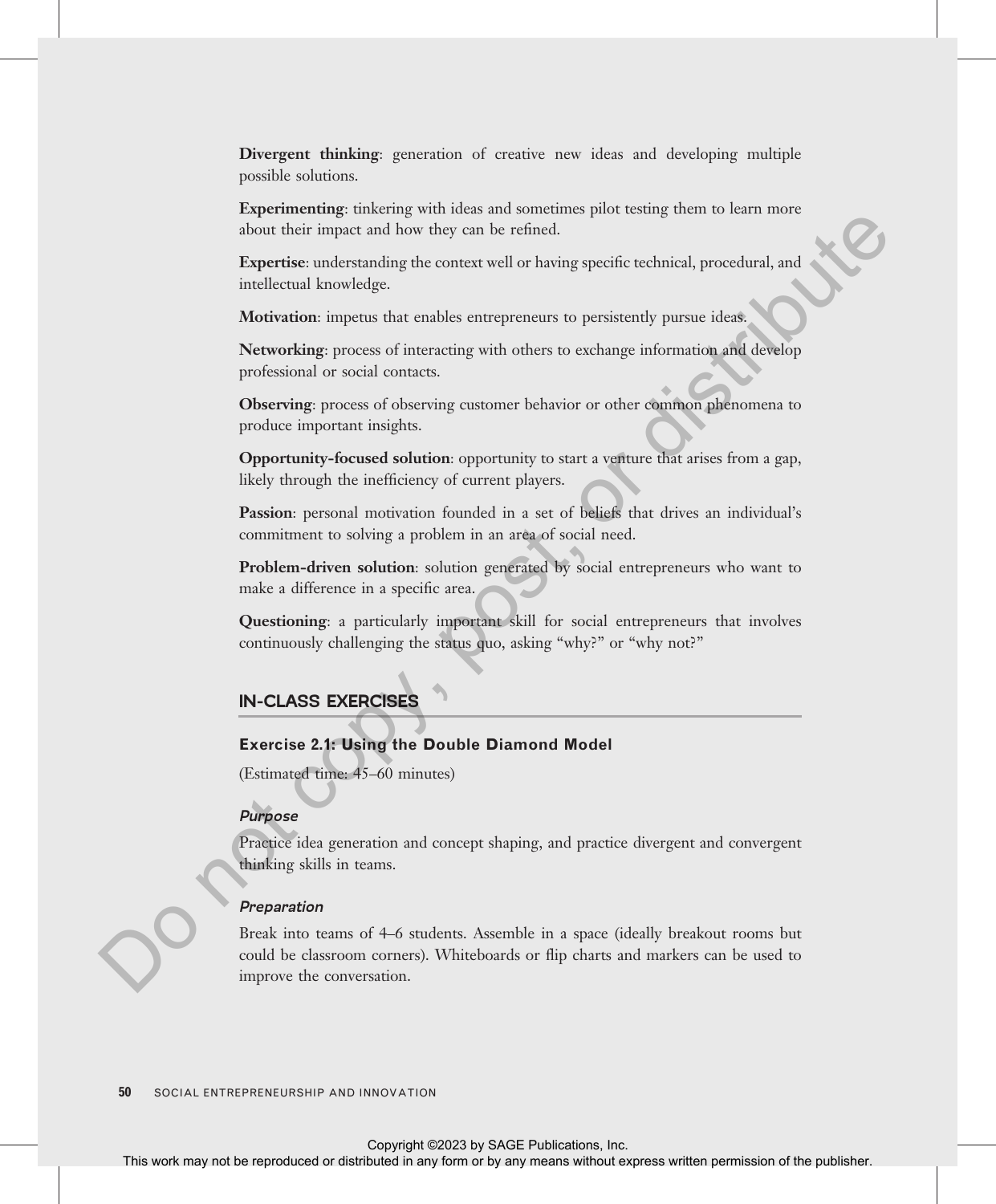#### Process

- 1. Each team selects a major problem "arena"—a large-scale social issue that requires attention. A good place to start is with the Sustainable Development Goals (discussed in Chapter 10 and copied below) or teams may choose their own.
- 2. Each team takes 10 minutes to brainstorm the characteristics of the problem arena, and write them down. (Participants will naturally want to move towards problem selection and solutions—we advise holding back.)
- 3. Each team takes 5 minutes deciding which of the problems they have generated they would like to solve. Teams identify their logic for selecting the specific problem (for example, importance to society.)
- 4. Each team takes 10 minutes to generate as many potential solutions to the problem they have identified as possible.
- 5. Each team takes 10 minutes to evaluate their potential solutions (criteria might include level of impact and feasibility) and identify their three most highly ranked solutions.
- 6. Each team identifies a spokesperson to debrief the process by presenting their team's work. Each spokesperson starts by listing their team's three top solutions, and then works backwards to describe how the team culled from a larger number or solutions, how they generated solutions, how they decided to focus on a specific problem, and the initial problem ideas they identified. It is often easiest to illustrate this on a blackboard, whiteboard, or posted paper. Chicaration is a complete to and copied behow or transis may choose their comparisons of the product<br>series are the reproduced or distributed in each control thermal permission of the produced or distribution of<br>the produ
	- 7. The class provides feedback on the team's process and whether the solutions provided meaningfully address the original problem.

List of UN Sustainable Development Goals<sup>18</sup>:

- No Poverty
- Zero Hunger
- Good Health and Well-being
- Quality Education
- Gender Equality
- Clean Water and Sanitation
- Affordable and Clean Energy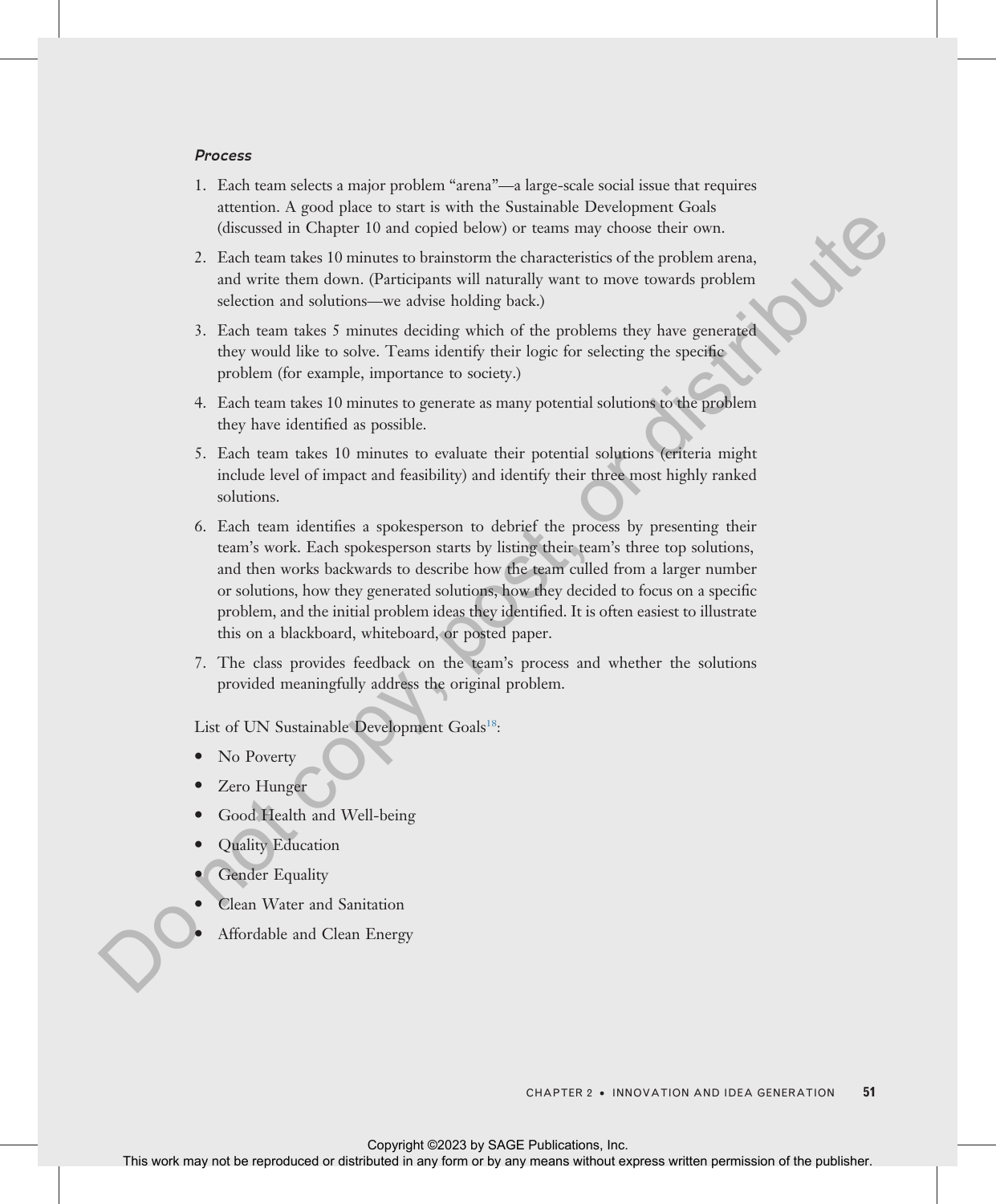- Decent Work and Economic Growth
- · Industry, Innovation and Infrastructure
- Reduced Inequality
- Sustainable Cities and Communities
- Responsible Consumption and Production
- Climate Action
- Life Below Water
- Life on Land
- Peace and Justice Strong Institutions
- Partnerships to achieve the Goal

# Exercise 2.2: Innovating Solutions

(Estimated time: 45–60 minutes)

#### Purpose

To gain exposure to and practice with ideation methods.

#### Preparation

Break into teams of 4–6 students. Each team assembles in a space (ideally breakout rooms but could be classroom corners). Whiteboards or flip charts and markers can be used to improve the conversation.

## Process

- 1. Half the teams select a problem from the list of problem-focused solutions in [Table 2.2](#page-21-0); the other half selects sources of opportunity from the list of opportunity-focused solutions.
- 2. Teams spend 15 minutes exploring solutions using each of the techniques (brainstorm, braindump, brainwrite) described in this chapter to generate ideas. If teams have cycled through their problem quickly, they can select another problem to address or to move from problems to opportunities (or opportunities to problems) and repeat the process. **EXERCIS WORK MAY NOTE THIS WAY NOTE THAT THE REPRODUCED ASSOCIATE AND THE REPRODUCED OF A CONTINUES WITHOUT ARROW CONTINUES (SURFACE) THE REPRODUCED CONTINUES (SURFACE) CONTINUES (SURFACE) CONTINUES (SURFACE) CONTINUES (** 
	- 3. Return to class to debrief the process. Discuss what was hard and easy about the process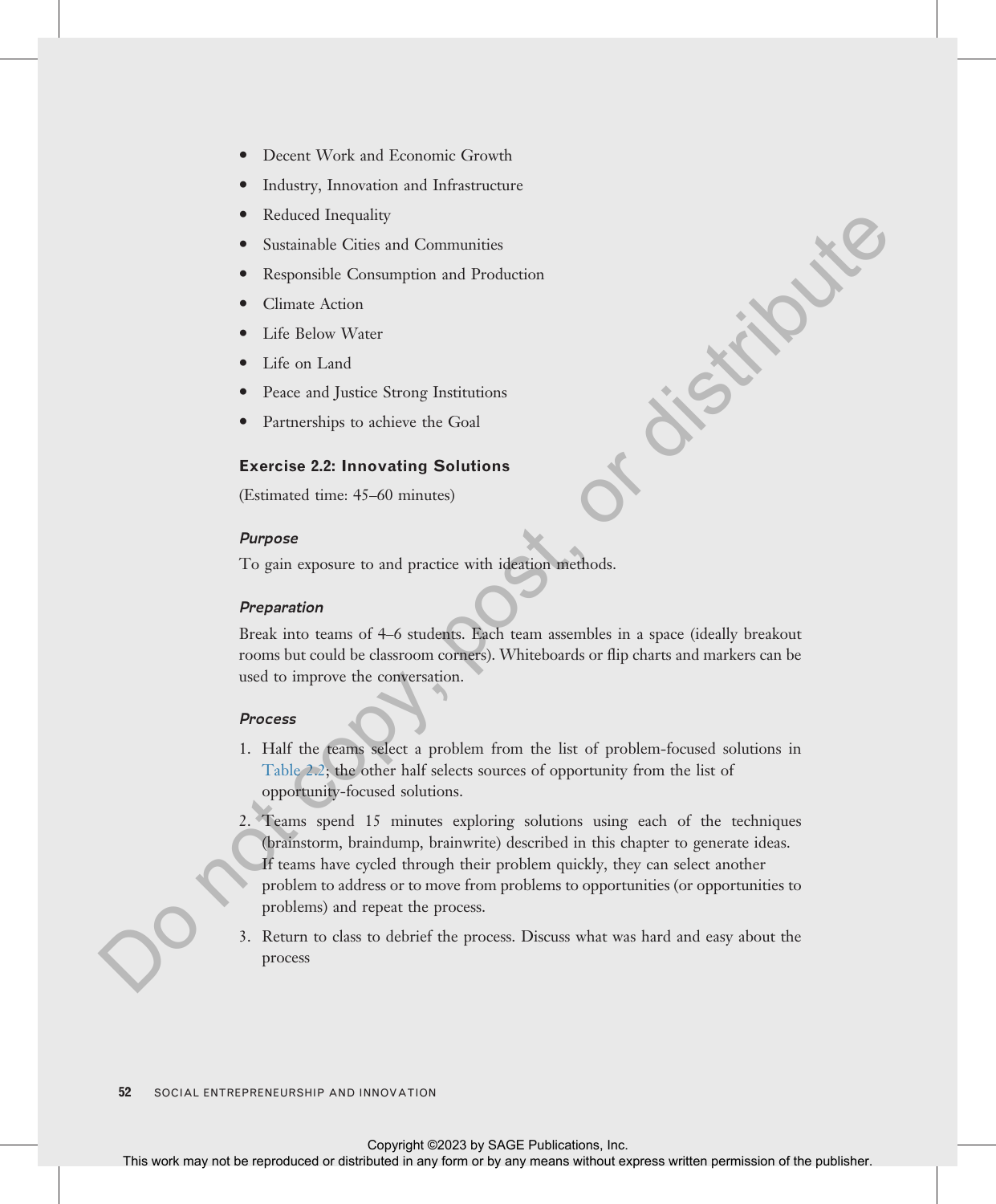#### Table 2.2 Problem- and Opportunity-Focused Solutions

Problem-focused solutions: Social entrepreneurs want to make a difference in a specific area. This may evolve from a personal connection with a country, community, or context.

Sources of problems:

- Climate Change
- · Human Rights
- **Poverty**
- Social Justice
- **Health Care**
- **Education Access**
- · Environment

Opportunity-focused solutions: Social entrepreneurs ideating through an opportunity-focused solution see an opportunity to start a business that arises from a gap, likely through the inefficiency of current players.

Sources of opportunities:

- Technology changes
- Demographic shifts
- Economic changes
- New operating approaches
- Financial changes
- Political and policy changes

# SHORT CASE: RAKIB AVI AND INNOVATION AT BRAC

Rakib Avi entered the BRAC Headquarters building in Bangladesh and took the elevator to the Social Innovation Lab (SIL) on the 20th floor. Because of his dual role as a program coordinator in the SIL and strategist in the Executive Director's Office, he was in a unique position to understand the role of innovation at BRAC. In his 7 years of working at BRAC, he had seen and promoted many innovations, and was anxious to ensure that BRAC's expertise innovating in service of meeting the needs of the poor continued and accelerated.

<span id="page-21-0"></span>BRAC (the Bangladesh Rural Advancement Committee) has grown tremendously since its inception in 1972. Avi was confident that innovation was critically important to BRAC's ability to both continue to grow and serve its many stakeholders, including funders/partners, staff, and program participants. Preparing to present a list of suggestions for the BRAC senior leadership to consider in the next 5-year strategy plan, he gathered his innovation team of 12 people in the conference room, looked at the motto to "Generate ideas, design prototypes, and test our solutions" and started to create some solutions. EXECUTE: This way to reproduce the reproduced or distributed in any fire or by an any fire or distributed or distributed in any means of the publisher.<br>
The may not be reproduced to the contrast of the publisher of the pu

#### The Origin of BRAC

Founded in 1972 by former Shell Oil executive Sir Fazle Hasan Abed in Bangladesh, BRAC is now the world's largest nonprofit organization. BRAC employs over 100,000 people, mostly women, in 11 countries in Africa and Asia. Their work had reached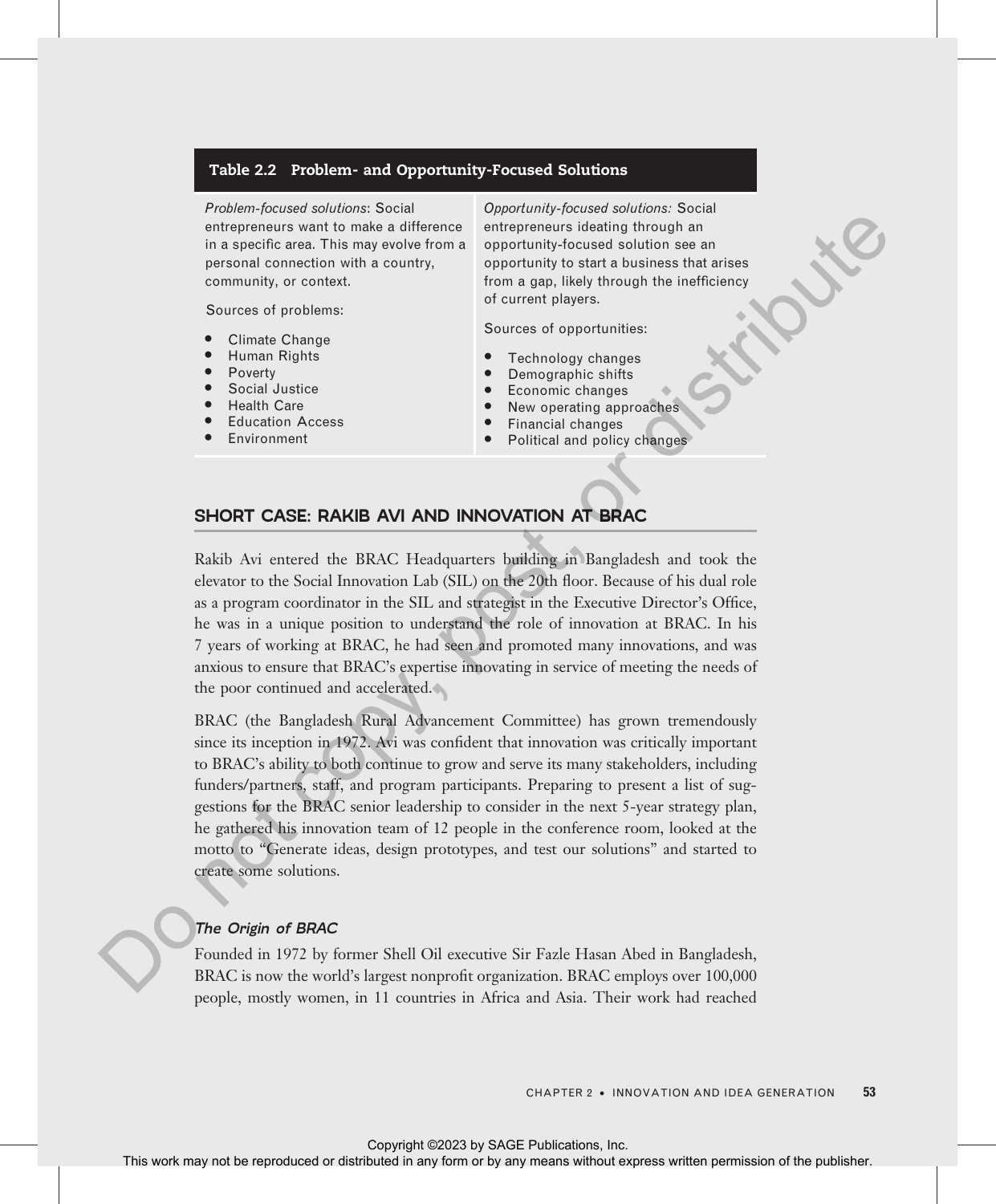more than 110 million of the poorest people around the world. BRAC's 2018 annual operating budget was over \$US1.2 billion.

BRAC's mission is to "empower people and communities in situations of poverty, illiteracy, disease, and social injustice,"<sup>19</sup> which they seek to accomplish by scaling antipoverty innovations to help millions of people. BRAC's emphasis on innovation, integrity, inclusiveness, and effectiveness was evident across their multifaceted program portfolio that was geared to address social challenges, including eliminating poverty, increasing access to health care, enabling food security, and women's empowerment and economic empowerment through social enterprises and microfinance. Their impact had been tremendous: Since 1972, BRAC has supported 2 million women and their families—8 million people in total—break free from extreme poverty. BRAC has made \$4 billion in microloans to over 7 million borrowers in 2018. BRAC's schools have reached over 12 million students from primary and preprimary schools in Asia and sub-Saharan Africa, with nearly 3.17 million students and members currently enrolled in its 36,000 schools and centers across Bangladesh.<sup>20</sup> The expression of the relation of the relation of the relation or the relation of the relations or the relation of the relation or the relation of the relation of the relation of the relation of the relation of the publis

In 2017, responding to the Rohingya refugee crisis, BRAC transformed from an international development organization into a humanitarian aid organization to serve refugee settlements in Bangladesh. BRAC provided over 1 million services to Rohingya refugees, focusing on health, nutrition, and treating communicable diseases. As the refugee settlement became more permanent, BRAC continued to create a holistic community for the refugees through their work by making the area safer for children to learn and creating gardens to enable healthy eating habits.

#### Social Enterprises for Sustainability

From the beginning, founder Sir Fazle wanted BRAC to be financially self-supporting and not rely exclusively on charitable donations to operate. Instead, BRAC uses surplus from its microfinance operations and social enterprises to fund close to 80% of its expenses. BRAC's operation included 13 different social enterprises such as Aarong, BRAC Dairy, BRAC Seed and Agro, BRAC Nursery, and BRAC Fisheries which had earnings that supported BRAC initiatives, while also providing direct benefits such as providing small farmers and producers with markets for their products and an ability to earn a sustainable income.

According to Abed, "Often people are very skeptical of nonprofits running social enterprises, and with good reason: It requires two vastly different cultures to coexist side by side. Our social enterprises are successful because we run them like businesses while at the same time staying focused on our nonprofit mission." Abed's vision for BRAC to be both an NGO and a social enterprise has fueled its growth and increased its impact across rural areas of Bangladesh.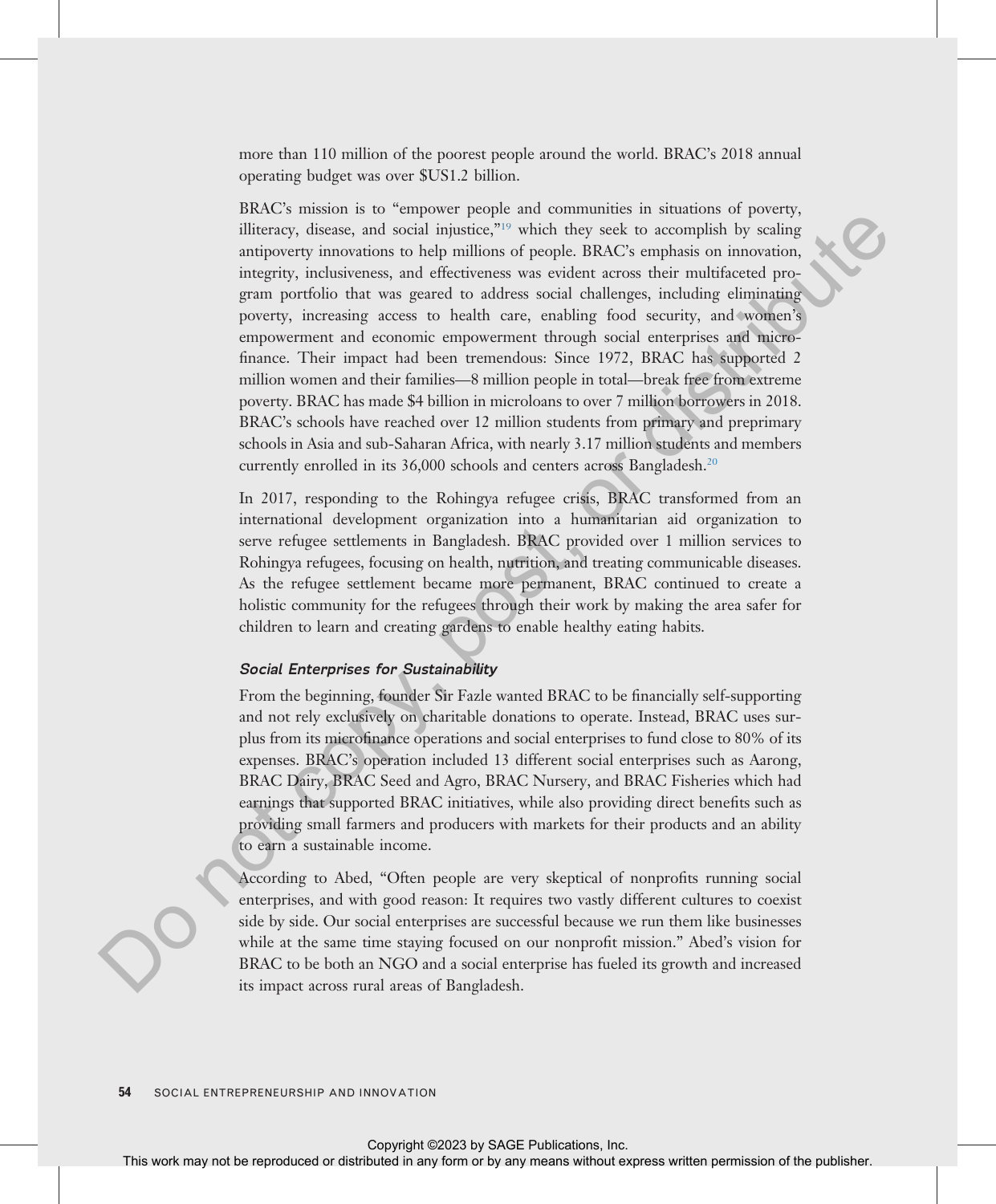#### Rakib Avi Background

Avi started his career at BRAC in 2012 after completing a BA in Business Administration at University of Dhaka. His first role was as a member of its communication department where he managed large-scale communications project related to public health, women's empowerment, youth, and technology. He was part of the team that developed BRAC's first global communications strategy. Avi championed key initiatives at BRAC including the first hackathon organized by a development organization in Bangladesh and an initiative to recognize grassrootslevel innovators.

After working closely with the SIL since 2012 and assuming a leadership role in 2017, he supporter the Lab's contribution as the knowledge and experimentation hub at BRAC. His portfolio of projects included mobile financial services for women, digital tools for development, youth development, incubating social enterprises, and institutionalizing human-centered design principles. He also focused on scaling successful social innovation and identifying high growth potential opportunities for BRAC's emerging social enterprises. estion department when the reproduced or distributed or distributed in the representation in any form of the representation in any form of the representation of the representation of the publisher. And the representation

## BRAC'<sup>s</sup> Social Innovation Lab

Since 2011, BRAC's SIL had operated as a knowledge and experimentation hub, creating a cross-disciplinary platform to generate and share scalable innovative ideas for BRAC. The goal had been to test new ideas, design prototypes, and learn and share what works and what does not in solving the most complex social problems. The lab has seeded innovation through three channels:

Lab generated ideas: SIL scanned the innovation space and identified innovative ideas in the private, public, and nonprofit sectors to determine partnership and best practices in these spaces.

BRAC generated ideas: With its global mandate of empowering all employees at BRAC, SIL has to promote innovation in staff at all of its countries and affiliates. This occurred through hosting internal forums to capture and share ideas, via learning events such as the Frugal Innovation Forum, and funding *intrapreneurs* and their ideas.

Externally generated ideas: SIL also engages external partners, helping them to use BRAC's footprint to test and experiment with innovative ideas. By working with the SIL, entrepreneurs have scaled their product or service, often pitching to BRAC Investments for support. Some entrepreneurs have also participated in a SIL-sponsored 6-month incubator program that helped them access resources to create new social impact ventures.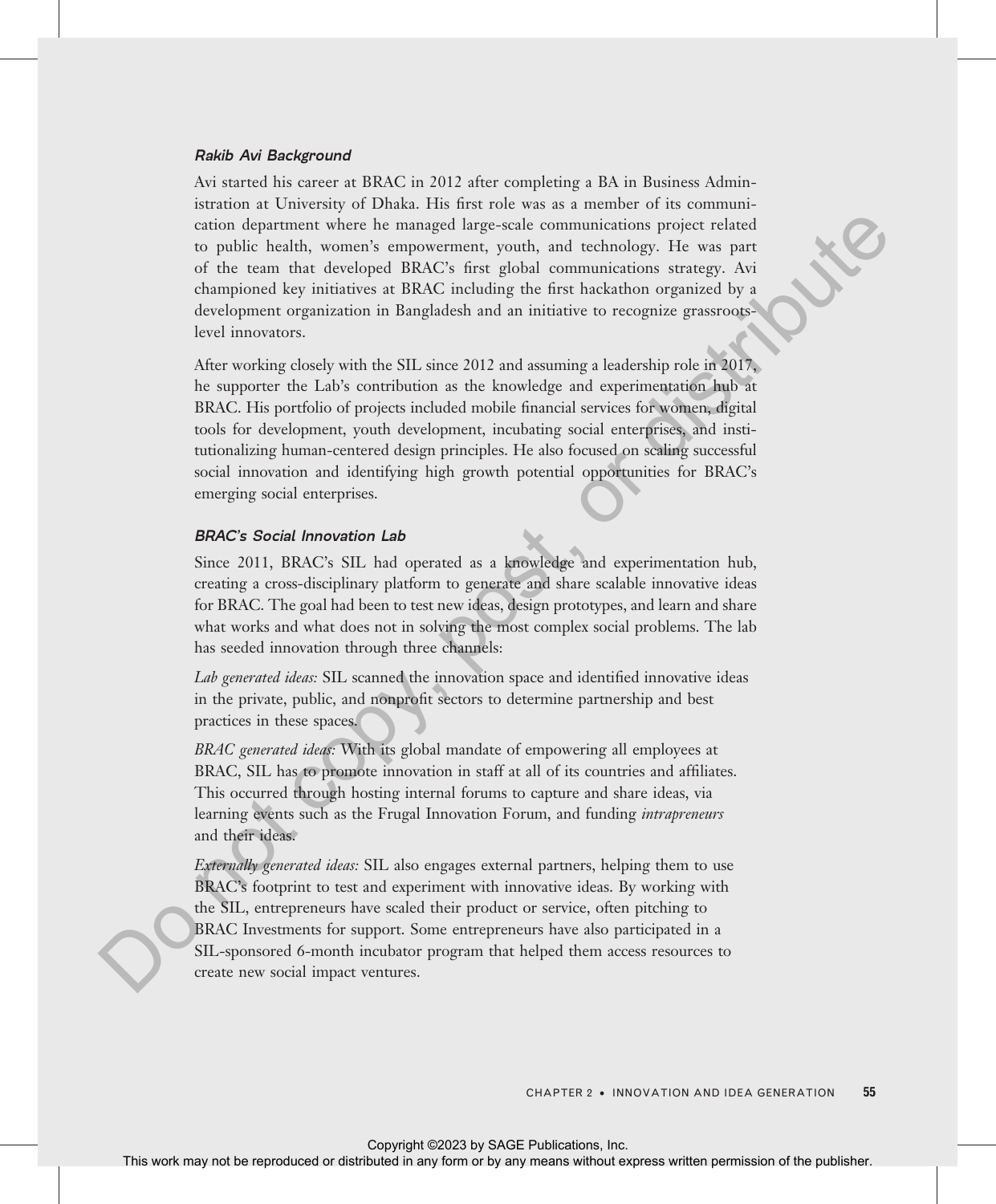#### SIL'<sup>s</sup> Problem-Solving Approach

BRAC's SIL used an approach called human-centered design to solve problems and develop innovations. In BRAC's view innovation was not just about products. It also involved creating new approaches to systems, experience, and services. BRAC's process was divided into three steps: simplify, innovate, learn. "Simplify" descried the process of seeking to understand the problem from the user perspective. "Innovate" meant making sense of what was learned and identify opportunities for prototyping and testing. "Learn" involved prototyping and piloting to evaluate ideas and pivoting to refine them based on test feedback. BRAC's innovation manual described the human-centered design process in detail, starting with ground rules of respect (putting the users first), responsible processes, and open-mindedness. BRAC's innovation process required solution designers to deeply engage with those they intended to help, using patient listening and in-depth inquiry to develop insights on the nature of the issues they faced. A central tenet was using prototyping to test, refine, and iterate potential solutions. Finally, the SIL encouraged pilot projects to test the long-term impact of each solution prior to scaling.<sup>21</sup> SIL shared this approach in the field and provided training to help human-centered design become an organization-wide capability. The [c](#page-26-0)olor of the reproduced or the respective or distributed in any form or by any means of the representation of the respective. The most means of the respective of the respective of the publisher of the respective of th

## Example: Mobile Money as <sup>a</sup> Way Out of Poverty

An example of innovation in action at BRAC is their work in mobile money. Starting in 2013, BRAC articulated the benefits of mobile money seeing a strong opportunity to help the ultra-poor, who lack critical access to financial services. The idea, according to Avi, was to determine how that mobile money could help give the unbanked access to essential financial services. According to the World Economic Forum, "an overwhelming body of evidence shows that providing people with the ability to save and borrow efficiently and securely improves well-being and encourages enterprise, ultimately reducing global poverty and increasing economic growth."<sup>22</sup>

In early 2014, the SIL launched its first challenge to generate ideas about how access to mobile money could help its clients. They received over 100 ideas within a month and selected seven to pilot. (The next year, there were 400 ideas out of which seven additional pilots were selected.) After experimentation, three concepts were selected for scaling: establishing a monthly savings program as an added offering to microfinance clients, creating "digital wallets" for schoolteachers, and introducing a suite of mobile finance services in remote wetland regions of rural Bangladesh.

Unsurprisingly, BRAC encountered multiple design and implementation challenges including the need to orient and train users, break cultural taboos, and overcome distrust. As they continue with implementation (and experimentation), BRAC expects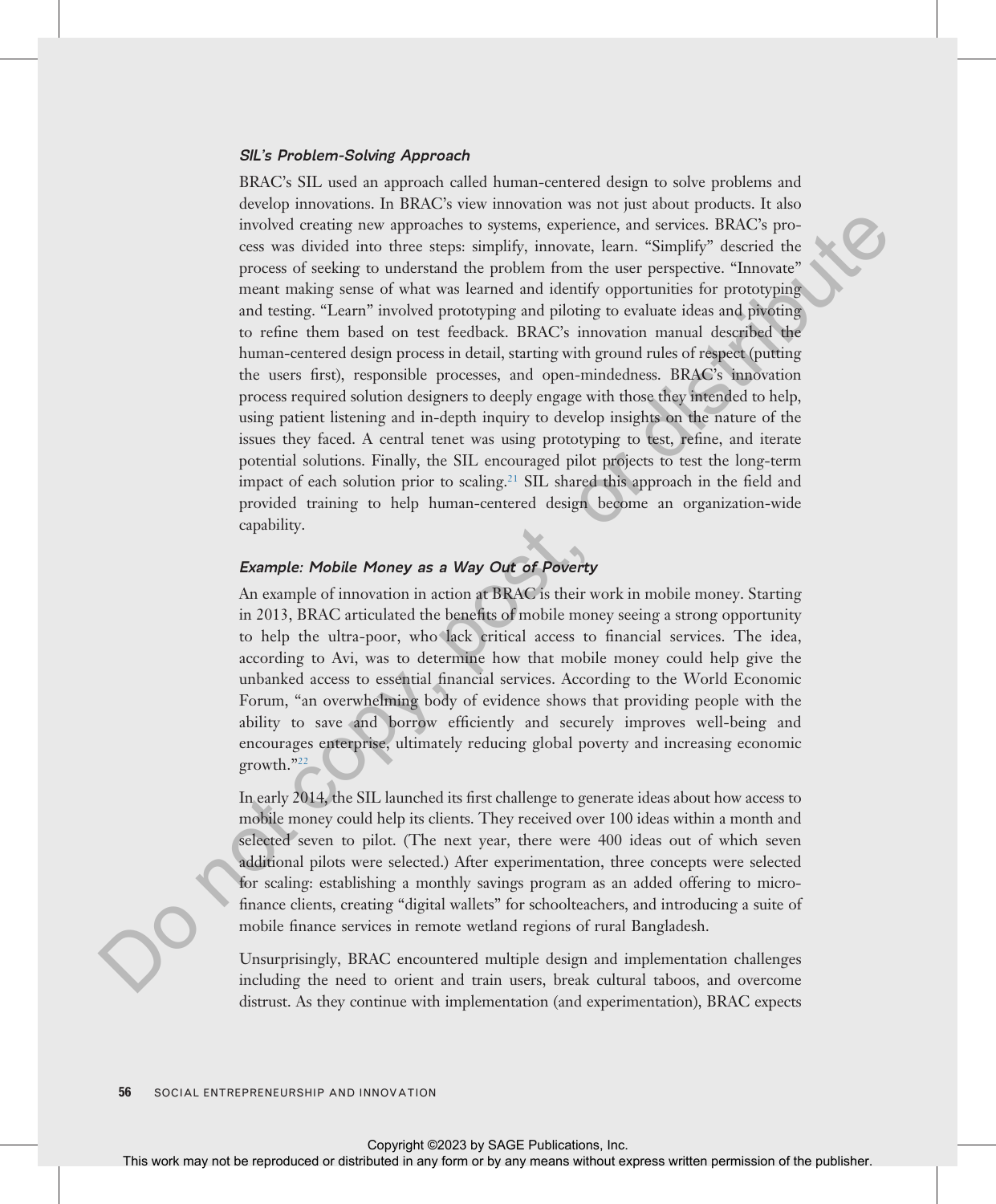the momentum will continue, enabling its clients to use mobile money as a powerful tool to help them escape poverty.

#### Innovation Challenges

Avi was faced with a dilemma: He wondered how BRAC should continue to build on their impressive legacy of innovation given their scale. He knew that in the past when BRAC was smaller, the organization had more appetite for testing and piloting individual pilot ideas, sometimes working with over 20 ideas at the same time but that as BRAC had grown, this had become more and more challenging.

<span id="page-25-0"></span>While he was proud of the SIL's reputation as the "custodian of innovation," Avi feared that if SIL was not more fully integrated into BRAC, it would miss opportunities. As he joined his team on the 20th floor, he wondered: with the diversity of BRAC programs in multiple countries, how should the SIL focus continue to innovate? How should he integrate its work into BRAC's on-the-groundwork? And how should he best manage and motivate his team to create, collect, and respond to opportunities that would optimize BRAC's impact going forward? **M[o](https://www.inc.com/jill-krasny/where-entrepreneurs-get-their-brightest-ideas.html)reovico Colletters** with the vonder above BRAC should continue to beall our during context in any form of the result of the result of the publisher. Since the publisher in a change of the publisher above the representa

#### Discussion Questions

- 1. Why is innovation important to BRAC's work?
- 2. What has BRAC done successfully so far to foster innovation?
- 3. Can an organization as large as BRAC really be innovative?
- 4. Where do you see the most promise for generating ideas—within the SIL, within BRAC as a whole, or externally?
- 5. What should Avi do to maintain an innovation culture going forward?

# **NOTES**

- 1. Phills, J. A., Deiglmeier, K., & Miller, D. T. (2008). Rediscovering social innovation. Stanford Social Innovation Review, 6(4).
- 2. Krasney, J. (2014). Where entrepreneurs get their brightest ideas. Inc. Magazine. Retrieved from https://www.inc.com/jill-krasny/where-entrepreneurs-get-their-brightest-ideas.html.
- 3. 1989 Interviews with the founders of 100 companies on the Inc. "500" list of the fastest growing private companies in the United States, cited in Bhide, A. (1994, March 1). How entrepreneurs craft strategies that work. Harvard Business Review, 72, 150–161.
- 4. Amabile, T. M. (1998). How to kill creativity. Harvard Business Review, 76(5), 76-87.
- 5. Ibid.
- 6. Bhide, A. (1994, March 1). How entrepreneurs craft strategies that work. Harvard Business Review, 72, 150–161.
- 7. Amabile, T. M. (1998). How to kill creativity. Harvard Business Review, 76(5), 76-87.